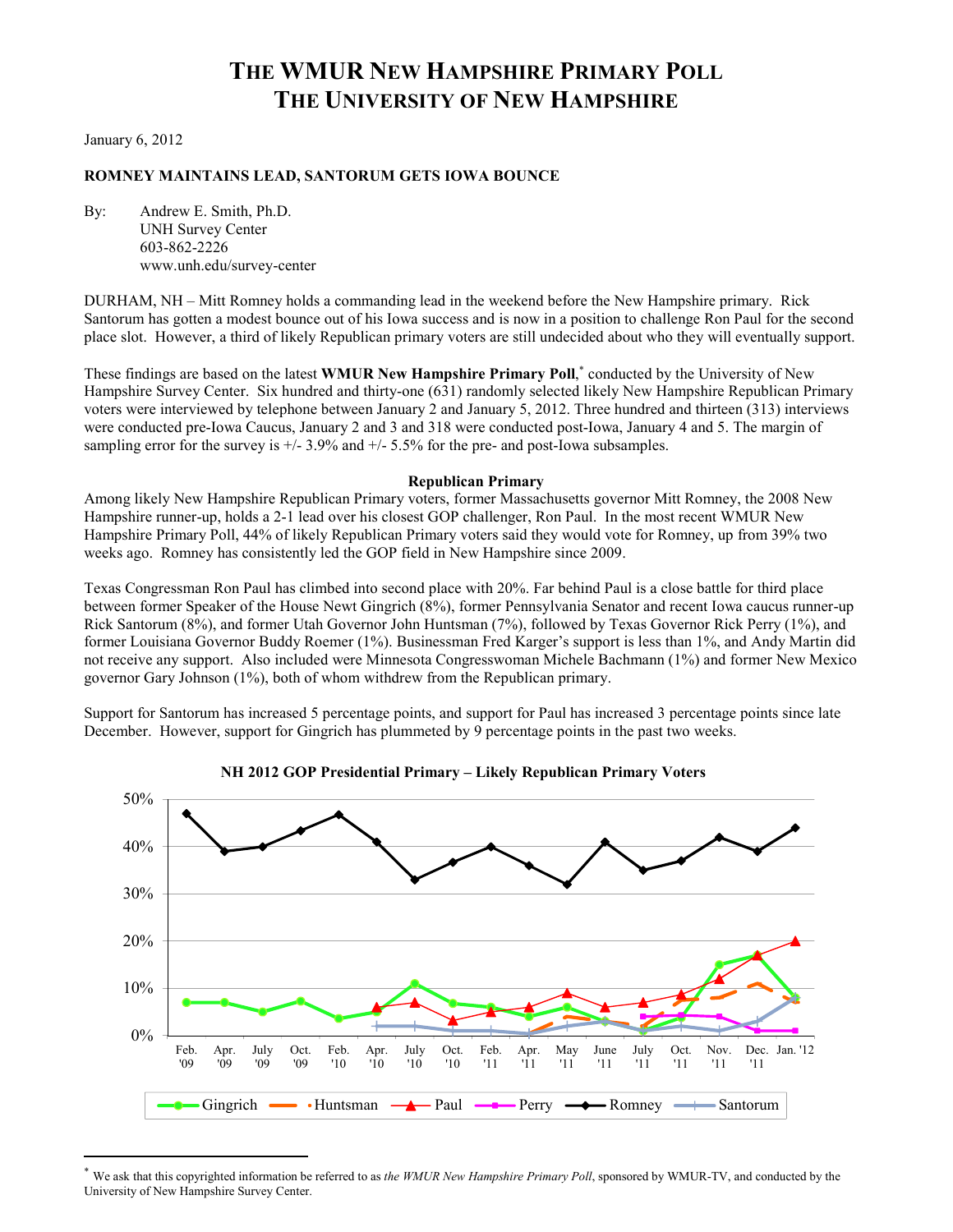But while there are only 4 days until the Primary, voters are taking their time deciding who they will eventually support, though likely NH Republican Primary voters have begun to solidify their support. In the most recent poll, 37% say they have definitely decided who they are going to vote for, 26% are leaning towards a candidate, and 37% are still trying to decide.

# **NH GOP Presidential Primary - Pre- & Post-Iowa Caucus**

The four day field period of the WMUR NH Primary Poll included two days before and two days after the Iowa Caucus so the impact of the Iowa can be assessed. After his tie in Iowa, support for Rick Santorum has increased by 7 percentage points, climbing from 4% pre-Iowa to 11% post-Iowa. This puts him in position to challenge Ron Paul for the second slot in New Hampshire as support for Paul declined from 23% to 18% after his third place Iowa finish. There was no significant shift among the other candidates after the Iowa caucuses.



# **NH GOP Presidential Primary - Pre- & Post-Iowa Caucus**



New Hampshire has a "semi-closed" primary in which registered Republicans can only vote in the Republican Primary while people who are registered Undeclared, commonly referred to as "Independents," can choose which primary they wish to vote in. While the bulk of the primary electorate is made up of registered Republicans (56%), the remainder consists of undeclared voters who self-identify as Republicans (22%), undeclared voters who say they are completely independent of either party (13%), and undeclared voters who self-identify as Democrats (10%).



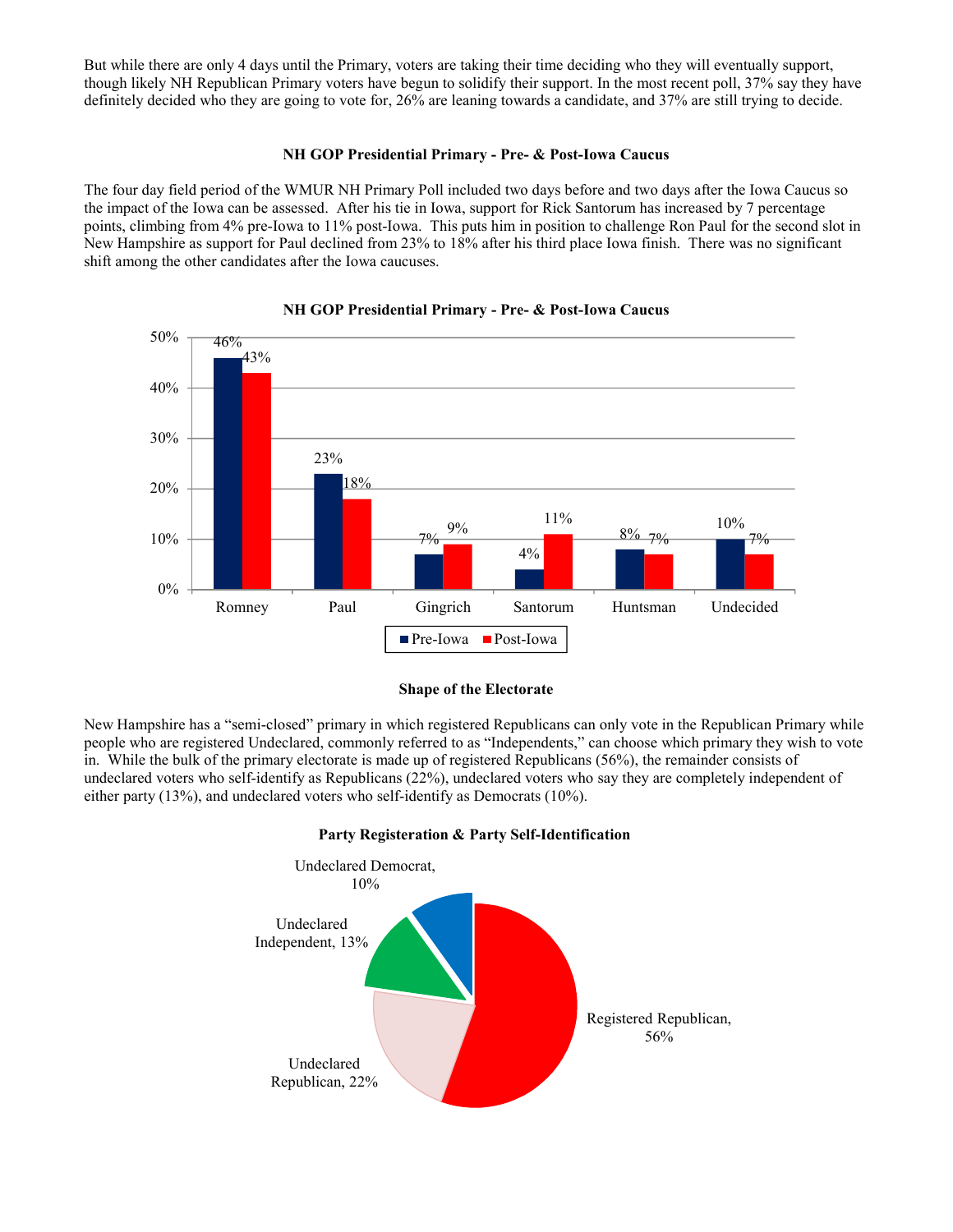Among Registered Republicans and undeclared voters who identify as Republicans, Romney leads with 49%, followed by Paul (24%), Gingrich (7%), Santorum (7%) and Huntsman (5%). Paul does best among Undeclared voters who identify as independents with 37%, followed by Romney (32%), Huntsman (12%), Gingrich (5%), and Santorum (5%). And among Undeclared voters who identify as Democrats, Paul (28%), Romney (26%), and Huntsman (26%) are in a virtual tie. "The big problem for Huntsman is that he gets his strongest support from the smallest voting bloc in New Hampshire, Democrats who will vote in the Republican Primary," said Andrew Smith, Director of the UNH Survey Center.

## **Expected To Win NH Primary**

Romney has been doing his best to build a sense of inevitability in winning the nomination by focusing on President Obama and not his fellow Republicans, and voters seem to recognize this. Currently, three-quarters of likely Republican primary voters (77%) think Romney will win the New Hampshire Primary, 6% think Paul will win, 2% think Gingrich will win, 2% think Santorum will win, and 1% think Huntsman will win. Most Romney supporters (92%) think he will win, but so do 57% of Gingrich supporters, 75% of Huntsman supporters, 83% of Santorum supporters, and 58% of Paul supporters.



### **Who Do You Expect To Win the NH Primary?**

### **Best Chance To Beat Obama**

Another indicator of a candidate's strength in a primary election is how well they are expected to do against the other party's nominee. When asked which candidate has the best chance of defeating President Obama in November, 59% of likely Republican Primary voters name Romney, followed by Gingrich (7%), Paul (6%), Huntsman (3%), and Santorum (2%).



### **Who Has The Best Chance To Beat Barack Obama?**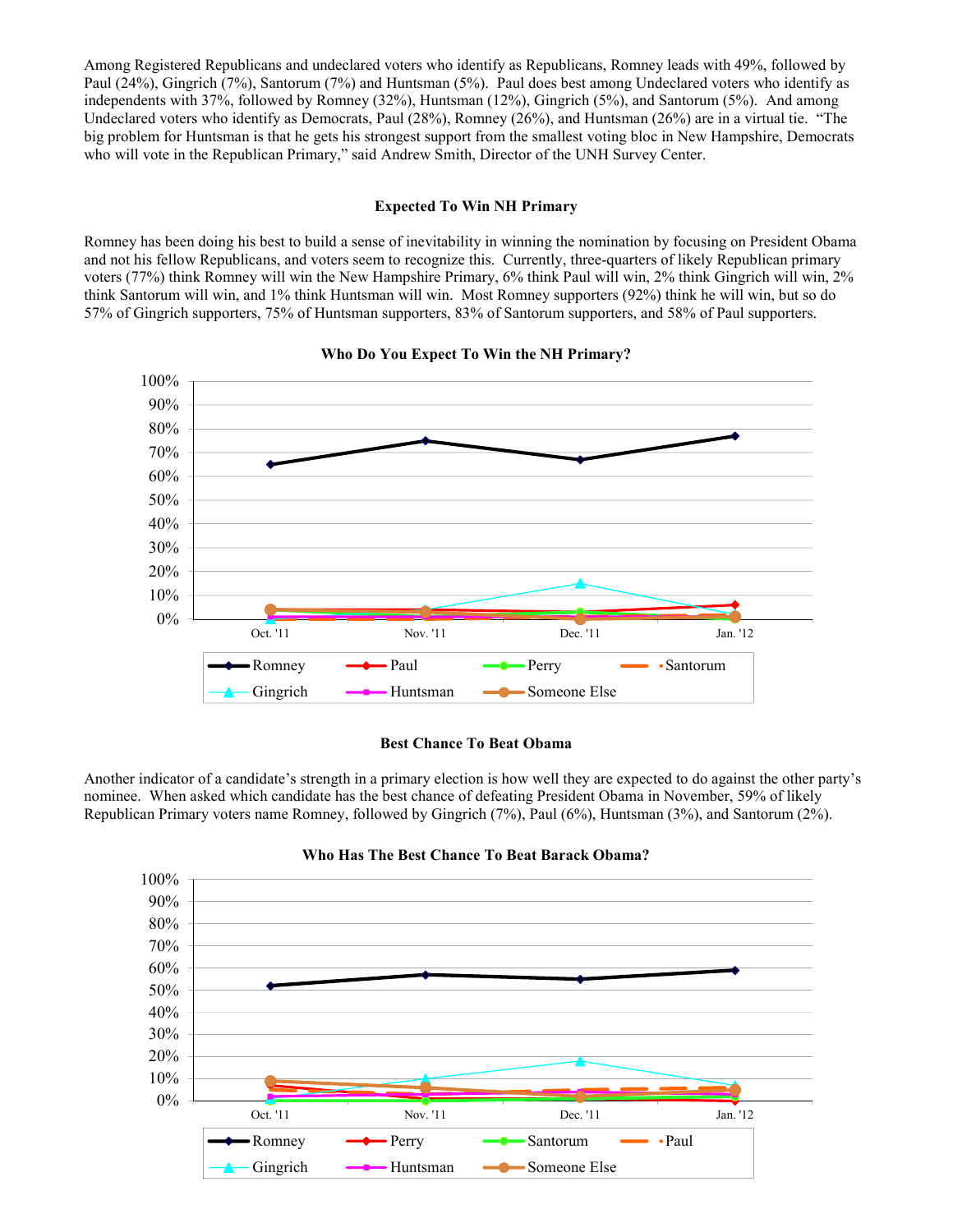### **Candidate Characteristics**

Likely New Hampshire Republican Primary voters were asked which of the characteristics of the candidates was most important to them when deciding who to support. Currently, 40% said that the candidates' position on issues was most important, followed by their leadership skills (28%), and their ability to defeat President Obama in the November general election (22%), while 6% cited some other characteristic and 4% did not know.



**Importance of Candidate Characteristics**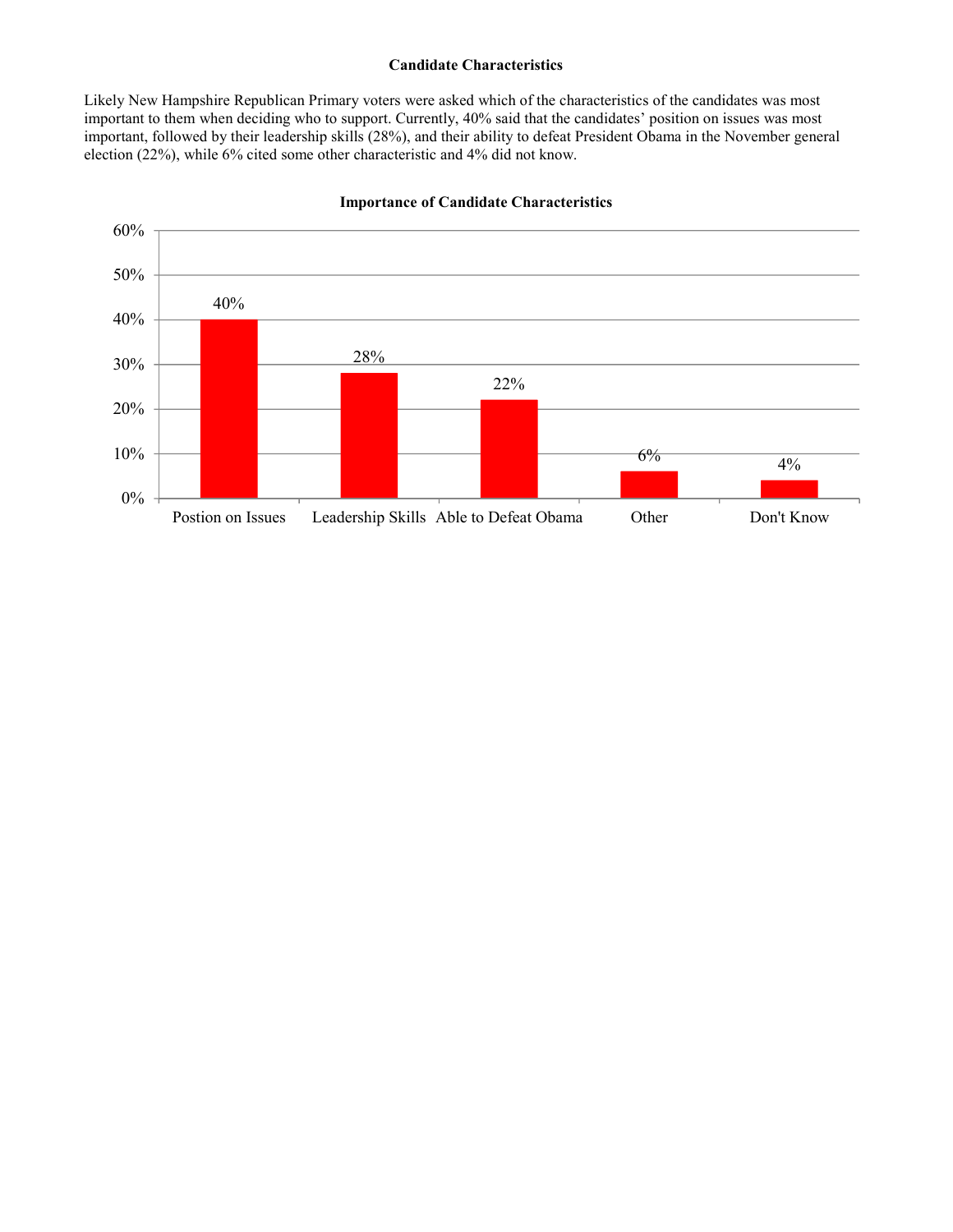### **Granite State Poll Methodology**

These findings are based on the latest WMUR NH Primary Poll, conducted by the University of New Hampshire Survey Center. Six hundred and thirty-one (631) randomly selected likely New Hampshire Republican Primary voters were interviewed by telephone between January 2 and January 5, 2012. The margin of sampling error for the survey is +/- 3.9%.

The data have been weighted to adjust for numbers of adults and telephone lines within households, respondent sex, and region of the state. In addition to potential sampling error, all surveys have other potential sources of non-sampling error including question order effects, question wording effects, and non-response.

# **Interest in 2012 NH Primary (Likely GOP Voters)**

|                | <b>Extremely</b><br>Interested | <b>Very</b><br><b>Interested</b> | Somewhat<br><b>Interested</b> | <b>Not Very</b><br><b>Interested</b> | $(N=)$ |
|----------------|--------------------------------|----------------------------------|-------------------------------|--------------------------------------|--------|
| Jan. '12       | 43%                            | 41%                              | 15%                           | $1\%$                                | (630)  |
| Dec. '11       | 43%                            | 37%                              | 15%                           | 4%                                   | (541)  |
| Nov. '11       | 46%                            | 36%                              | 15%                           | 2%                                   | (413)  |
| Oct. '11       | 52%                            | 34%                              | 13%                           | $1\%$                                | (348)  |
| July '11       | 42%                            | 40%                              | 12%                           | 6%                                   | (357)  |
| June '11       | 49%                            | 35%                              | 13%                           | 3%                                   | (424)  |
| <b>May '11</b> | 42%                            | 32%                              | 23%                           | 4%                                   | (351)  |
| Apr. '11       | 52%                            | 34%                              | 11%                           | 4%                                   | (418)  |
| Feb. '11       | 45%                            | 32%                              | 17%                           | 6%                                   | (243)  |
| Oct. '10       | 58%                            | 30%                              | 8%                            | 4%                                   | (227)  |
| July '10       | 61%                            | 24%                              | 11%                           | 4%                                   | (211)  |
| Apr. '10       | 56%                            | 34%                              | 8%                            | 2%                                   | (227)  |
| Feb. '10       | 47%                            | 37%                              | 12%                           | 3%                                   | (201)  |
| Oct. '09       | 52%                            | 35%                              | 10%                           | 5%                                   | (202)  |
| Jun. '09       | 43%                            | 34%                              | 11%                           | 11%                                  | (236)  |
| Apr. '09       | 42%                            | 28%                              | 17%                           | 14%                                  | (193)  |
| Feb. '09       | 29%                            | 34%                              | 19%                           | 19%                                  | (218)  |

### **Decided Who to Vote for in 2012 GOP Primary?**

(Likely 2012 NH GOP Primary Voters)

"Have you definitely decided who you will vote for in the New Hampshire primary … are you leaning toward someone … or have you considered some candidates but are still trying to decide?"

|                 | Def. Decided | <b>Leaning Toward</b> | <b>Still Trying</b> |        |
|-----------------|--------------|-----------------------|---------------------|--------|
|                 | <u>Vote</u>  | <b>Someone</b>        | <b>To Decide</b>    | $(N=)$ |
| <b>Jan.</b> '11 | 37%          | 26%                   | 37%                 | (631)  |
| Dec. '11        | 26%          | 28%                   | 46%                 | (543)  |
| <b>Nov.</b> '11 | 16%          | 24%                   | 59%                 | (413)  |
| Oct. '11        | 11%          | 21%                   | 68%                 | (348)  |
| July '11        | 8%           | 17%                   | 75%                 | (352)  |
| June '11        | 8%           | 16%                   | 76%                 | (423)  |
| May $`11$       | 4%           | 9%                    | 87%                 | (350)  |
| Apr. '11        | 5%           | 16%                   | 79%                 | (416)  |
| Feb. '11        | 7%           | 15%                   | 78%                 | (345)  |
| Oct. '10        | 15%          | 12%                   | 73%                 | (224)  |
| July '10        | 7%           | 15%                   | 77%                 | (208)  |
| Apr. '10        | 9%           | 7%                    | 85%                 | (223)  |
| <b>Feb.</b> '10 | 7%           | 9%                    | 83%                 | (197)  |
| Oct. '09        | 7%           | 9%                    | 84%                 | (201)  |
| <b>Jun. '09</b> | 7%           | 7%                    | 86%                 | (227)  |
| Apr. '09        | 5%           | 7%                    | 88%                 | (185)  |
| Feb. '09        | 8%           | 11%                   | 81%                 | (208)  |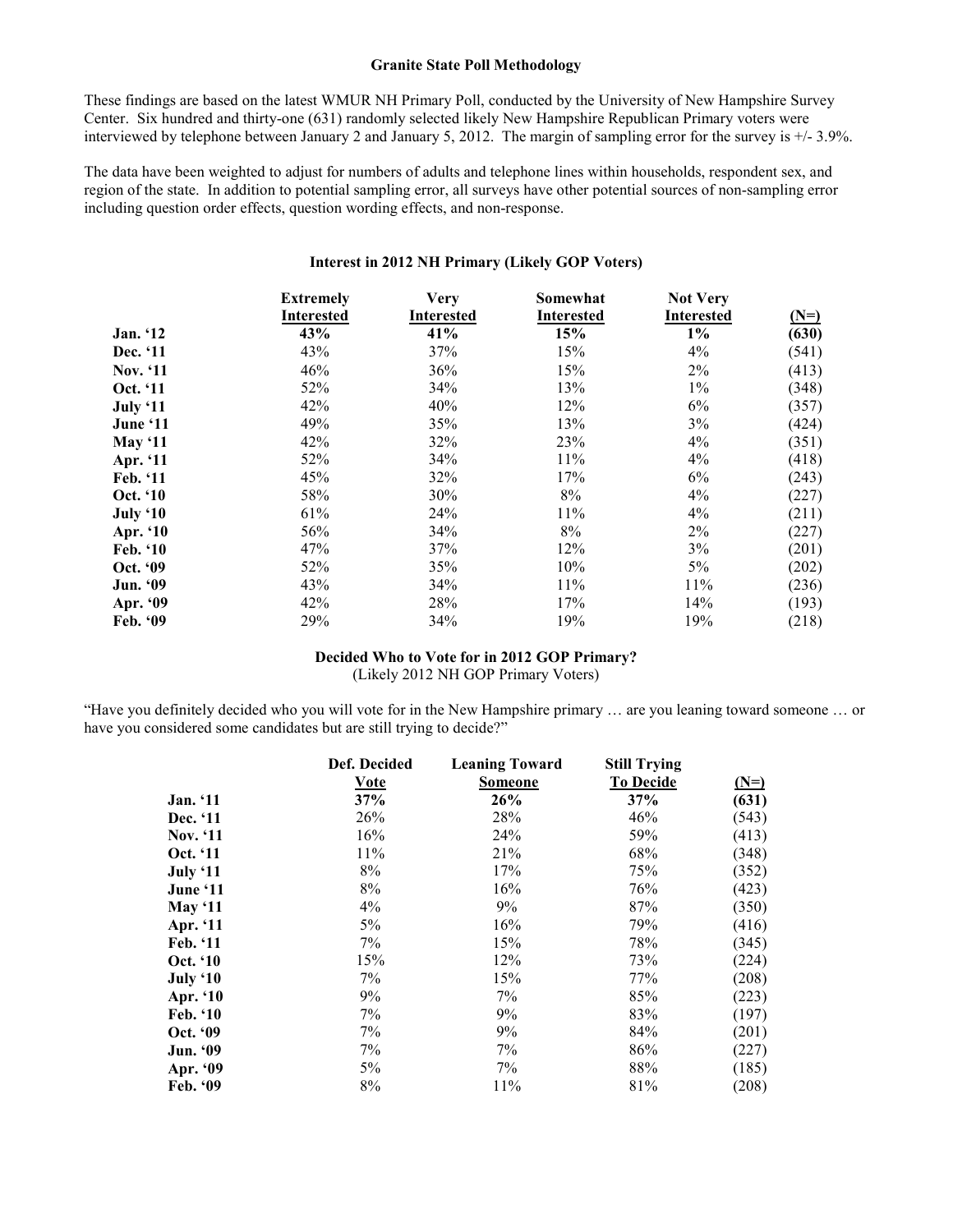# **Republican Nomination in 2012 NH Primary**

(Likely 2012 NH GOP Primary Voters)

"I'm going to read you the names of the candidates who are running for the Republican nomination. If the Republican primary for president were held today, which of the following would you support for the Republican nomination … Newt Gingrich … Jon Huntsman … Fred Karger … Andy Martin … Ron Paul … Rick Perry… Buddy Roemer … Mitt Romney … Rick Santorum … or someone else?" RANDOMIZE CANDIDATES

|                      |              | 2010        |              |               |                          |              |                          | 2011                 |              |              |              |                        | 2012                   |
|----------------------|--------------|-------------|--------------|---------------|--------------------------|--------------|--------------------------|----------------------|--------------|--------------|--------------|------------------------|------------------------|
|                      | Feb.         | Apr.        | July         | Oct.          | Feb.                     | Apr.         | $\underline{May}^1$      | $J$ une <sup>2</sup> | July         | <u>Oct.</u>  |              | Nov. Dec. <sup>2</sup> | <u>Jan.</u><br>$2 - 5$ |
| Romney               | 47%          | 41%         | 33%          | 36%           | 40%                      | 36%          | 32%                      | 41%                  | 35%          | 37%          | 42%          | 39%                    | 44%                    |
| Paul†                | $- -$        | 6%          | 7%           | 3%            | 5%                       | $6\%$        | 9%                       | 6%                   | 7%           | 9%           | 12%          | 17%                    | 20%                    |
| Santorum†            | $-$          | $2\%$       | 2%           | $1\%$         | $1\%$                    | $\ast$       | 2%                       | 3%                   | $1\%$        | 2%           | $1\%$        | 3%                     | 8%                     |
| Gingrich             | 4%           | 5%          | 11%          | 7%            | $6\%$                    | 4%           | 6%                       | 3%                   | $1\%$        | 4%           | 15%          | 17%                    | 8%                     |
| Huntsman $\phi$      | --           | $-$         | --           | $-$           | $-$                      | $\ast$       | 4%                       | 3%                   | 2%           | 8%           | $8\%$        | 11%                    | 7%                     |
| Perry ^              | $-$          | $-$         | --           | $- -$         | $\overline{\phantom{a}}$ | $-$          | $\overline{\phantom{a}}$ | $- -$                | 4%           | 4%           | 4%           | $1\%$                  | $1\%$                  |
| Bachmann $\ell$      | $-$          | --          | $-$          | $- -$         | $-$                      | 4%           | 4%                       | 4%                   | 12%          | 2%           | 2%           | 2%                     | $1\%$                  |
| Johnson <sup>†</sup> | --           | 0%          | $0\%$        | 2%            | 0%                       | $0\%$        | $\ast$                   | $\ast$               | $1\%$        | $\ast$       | $\ast$       | $\ast$                 | $1\%$                  |
| Roemer +             | $- -$        | $- -$       | --           | $-$           | --                       | --           | 0%                       | 0%                   | $\ast$       | $\ast$       | $\ast$       | $\ast$                 | $1\%$                  |
| Karger +             |              | --          | --           |               |                          | --           | $0\%$                    | --                   | --           | --           | 0%           | --                     | 0%                     |
| Martin +             | --           | --          | --           |               |                          | --           | 0%                       | $-$                  | --           | $- -$        | $- -$        | --                     | 0%                     |
| $Cain +$             | $-$          | $-$         | $-$          | --            | $-$                      | $-$          | 4%                       | 4%                   | 2%           | 12%          | 4%           | $-$                    | $-$                    |
| Giuliani             | 13%          | 11%         | $8\%$        | 10%           | 10%                      | 7%           | 6%                       | 9%                   | 7%           | 8%           | --           |                        |                        |
| Palin                | 9%           | 12%         | 9%           | 11%           | 6%                       | 4%           | 5%                       | 5%                   | 3%           | 3%           | $-$          |                        |                        |
| Pawlenty#            | 4%           | 3%          | 4%           | 2%            | 7%                       | 2%           | 4%                       | 3%                   | 3%           | --           | --           | --                     | --                     |
| <b>Daniels S</b>     | --           | --          | --           | $- -$         | 0%                       | 2%           | 4%                       | $-$                  | --           | --           |              |                        |                        |
| Huckabee             | 7%           | 9%          | 7%           | 12%           | 7%                       | 6%           | $-$                      | $-$                  | $-$          | $-$          | --           |                        |                        |
| <b>Trump \$</b>      | --           | $-$         | --           | $\sim$ $\sim$ | 3%                       | 11%          | --                       | --                   | --           | --           |              |                        |                        |
| <b>Barbour</b> @     | --           | $-$         | $-$          | $1\%$         | $1\%$                    | $1\%$        |                          | --                   | --           | --           |              |                        |                        |
| <b>Crist</b>         | $1\%$        | --          | --           | $-$           | $-$                      | --           |                          | --                   | --           | --           | --           |                        |                        |
| Jindal               | 3%           | $-$         | --           | $\sim$ $\sim$ | $-$                      | --           | --                       | --                   | --           | --           |              |                        |                        |
| <b>Thune</b>         | 0%           | 0%          | $\ast$       | $\ast$        | $\star$                  | $-$          | $- -$                    | $-$                  | $-$          | --           | --           | $-$                    |                        |
| <b>Someone Else</b>  | 3%           | 3%          | 3%           | 3%            | 4%                       | $1\%$        | 3%                       | 5%                   | 2%           | 2%           | $\ast$       | $1\%$                  | $1\%$                  |
| Don't Know<br>$(N=)$ | 11%<br>(201) | 9%<br>(228) | 16%<br>(210) | 11%<br>(227)  | 10%<br>(355)             | 14%<br>(415) | 17%<br>(347)             | 13%<br>(419)         | 19%<br>(351) | 10%<br>(341) | 11%<br>(413) | 8%<br>(538)            | 8%<br>(631)            |

# Added October, 2009  $\phi$  Added April, 2011  $* =$  Less than 1% **†** Added April, 2010 **+ Added May, 2011** -- = Not asked  $\omega$  Added October, 2010  $\omega$  Added July, 2011 @ Added October, 2010 \$ Added February, 2011

l

<sup>1</sup> CNN / WMUR Poll, conducted by UNH Survey Center

<sup>&</sup>lt;sup>2</sup> Boston Globe New Hampshire Primary Poll, conducted by UNH Survey Center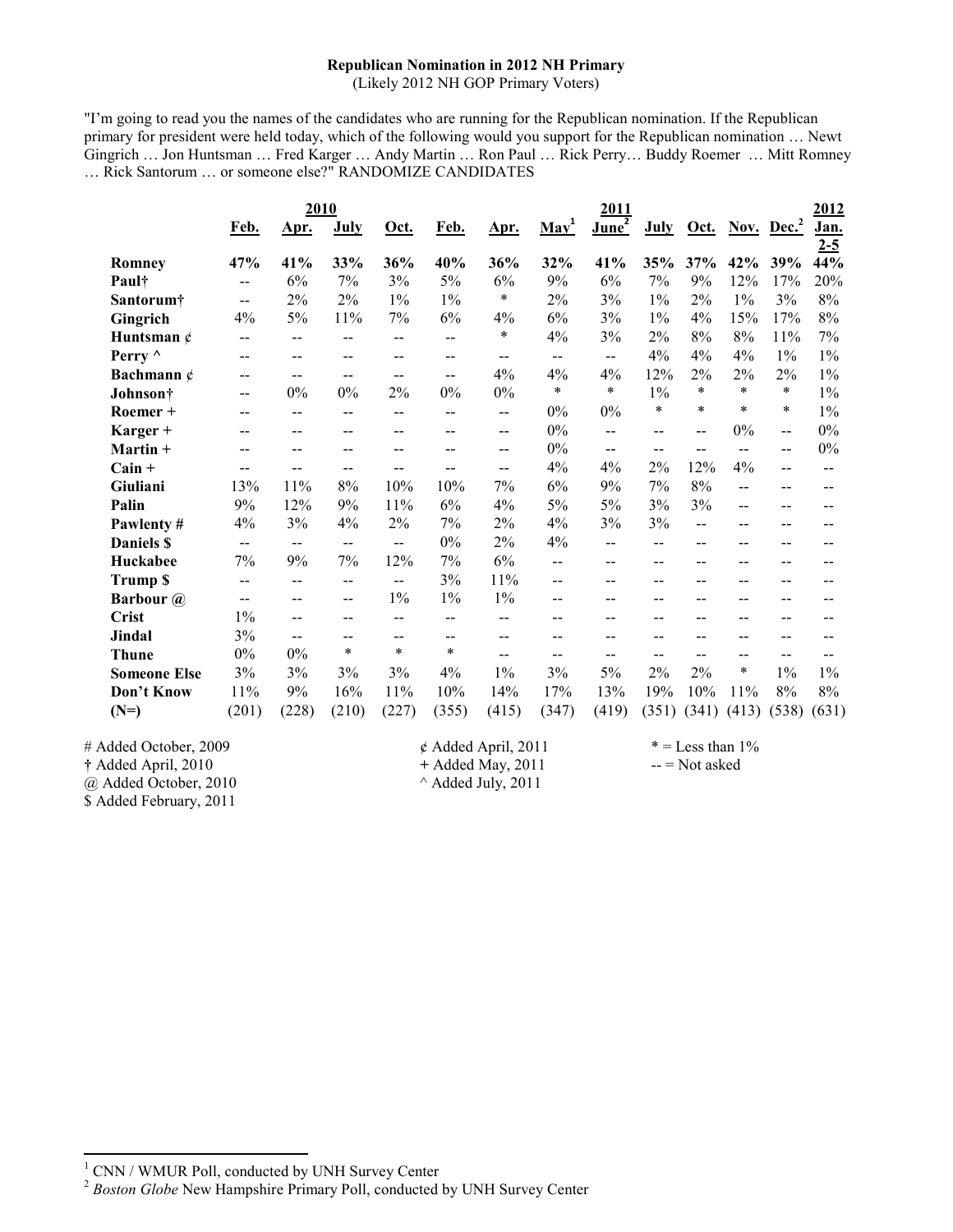|                       |                      |                          |                                               |                                               | 2009                     |                          |  |  |
|-----------------------|----------------------|--------------------------|-----------------------------------------------|-----------------------------------------------|--------------------------|--------------------------|--|--|
|                       | <b>Romney</b>        |                          | <u>Feb.</u><br>47%                            | <u>Apr.</u><br>39%                            | <b>July</b><br>40%       | Oct.<br>43%              |  |  |
|                       | Paul†                |                          | $-$                                           | $-$                                           | --                       | $- -$                    |  |  |
|                       | Santorum†            |                          | $\mathbf{u}$                                  | $-$                                           | $\overline{\phantom{m}}$ | $\overline{\phantom{m}}$ |  |  |
|                       | Gingrich             |                          | 7%                                            | 6%                                            | 5%                       | 7%                       |  |  |
|                       | Huntsman $\phi$      |                          | --                                            | $- -$                                         | $-$                      | $-$                      |  |  |
|                       | Perry $\wedge$       |                          | --                                            |                                               | --                       | --                       |  |  |
|                       | Bachmann $\phi$      |                          | $-$                                           | --                                            | --                       | --                       |  |  |
|                       | Johnson <sup>†</sup> |                          |                                               |                                               |                          |                          |  |  |
|                       | Roemer +             |                          |                                               |                                               |                          |                          |  |  |
|                       | Karger +             |                          |                                               |                                               |                          |                          |  |  |
|                       | $Martin +$           |                          |                                               |                                               | --                       |                          |  |  |
|                       | $Cain +$             |                          | $- -$                                         | $-$                                           | $- -$                    | $\overline{\phantom{m}}$ |  |  |
|                       | Giuliani             |                          | 7%                                            | 10%                                           | 9%                       | $8\%$                    |  |  |
|                       | Pawlenty#            |                          | $- -$                                         | $\mathord{\hspace{1pt}\text{--}\hspace{1pt}}$ | $-$                      | 3%                       |  |  |
|                       | Palin                |                          | 3%                                            | 8%                                            | 17%                      | 11%                      |  |  |
|                       | <b>Daniels S</b>     |                          | --                                            | $- -$                                         | $\overline{\phantom{a}}$ | $\qquad \qquad -$        |  |  |
|                       | Huckabee             |                          | 9%                                            | 12%                                           | 11%                      | 9%                       |  |  |
|                       | <b>Trump \$</b>      |                          | $- -$                                         | $-$                                           | --                       | $- -$                    |  |  |
|                       | <b>Barbour</b> @     |                          | $-$                                           | $-$                                           | $- -$                    | $- -$                    |  |  |
|                       | <b>Crist</b>         |                          | $\ast$                                        | $0\%$                                         | 2%                       | $\ast$                   |  |  |
|                       | Jindal               |                          | $4\%$                                         | $4\%$                                         | $2\%$                    | $4\%$                    |  |  |
|                       | <b>Thune</b>         |                          | $\mathord{\hspace{1pt}\text{--}\hspace{1pt}}$ | $\overline{\phantom{a}}$                      | $-$                      | $\overline{\phantom{m}}$ |  |  |
|                       | <b>Someone Else</b>  |                          | 5%                                            | 7%                                            | $4\%$                    | $4\%$                    |  |  |
|                       | Don't Know           |                          | 12%                                           | 13%                                           | 10%                      | 11%                      |  |  |
|                       | $(N=)$               |                          | (218)                                         | (189)                                         | (233)                    | (201)                    |  |  |
| # Added October, 2009 |                      | $\phi$ Added April, 2011 |                                               |                                               |                          | $* =$ Less than 1%       |  |  |
| † Added April, 2010   |                      | + Added May, 2011        |                                               |                                               |                          | $-$ = Not asked          |  |  |
| @ Added October, 2010 |                      | ^ Added July, 2011       |                                               |                                               |                          |                          |  |  |

 $\omega$  Added October, 2010  $\sim$  Added July, 2011 \$ Added February, 2011

# **NH GOP Presidential Primary - Pre- & Post-Iowa Caucus**

|                     | Pre-Iowa | Post-Iowa | % Change  |
|---------------------|----------|-----------|-----------|
| Romney              | 46%      | 43%       | $-3\%$    |
| Paul                | 23%      | 18%       | $-5\%$    |
| Gingrich            | 7%       | 9%        | $+2\%$    |
| Santorum            | $4\%$    | 11%       | $+7%$     |
| Huntsman            | 8%       | $7\%$     | $-1\%$    |
| Perry               | $1\%$    | $2\%$     | $+1\%$    |
| Roemer              | $\ast$   | $1\%$     | $+/- 0\%$ |
| <b>Bachmann</b>     | $\ast$   | $2\%$     | $+1\%$    |
| Johnson             | $\ast$   | $1\%$     | $+/- 0\%$ |
| <b>Karger</b>       | $0\%$    | $1\%$     | $+1\%$    |
| <b>Someone Else</b> | $1\%$    | $\ast$    | $+/- 0\%$ |
| Don't Know          | 10%      | $7\%$     | $-3\%$    |
| $(N=)$              | (313)    | 318)      |           |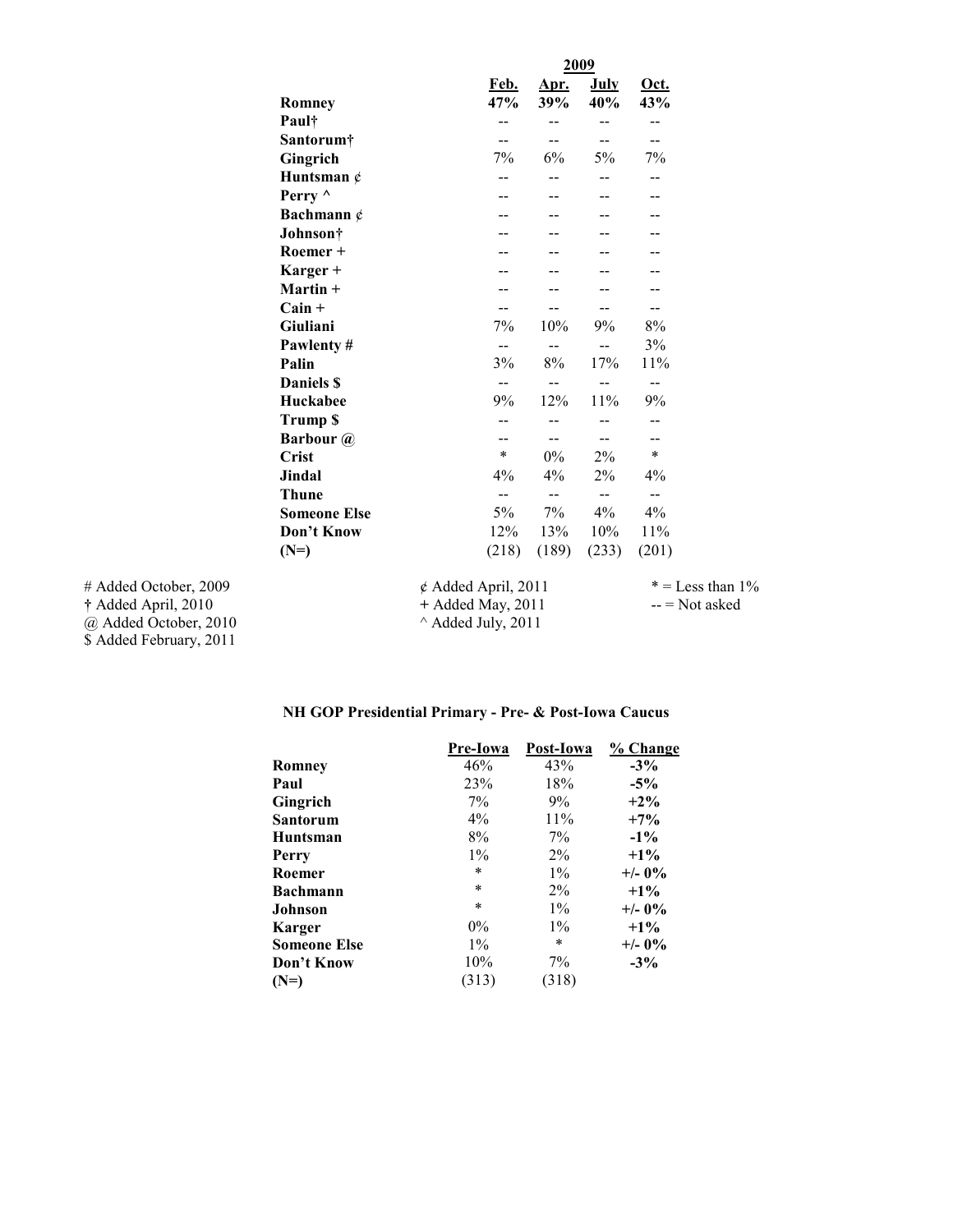### **Importance of Candidate Characteristics**

"Which of the following is the most important factor to you when deciding who to support in the New Hampshire primary … the candidate's position on issues … the candidate's leadership skills … or the candidate's ability to defeat Barack Obama?"

|                         | Jan. '12 |
|-------------------------|----------|
| Position on Issues      | 40%      |
| Leadership Skills       | 28%      |
| Ability to Defeat Obama | 22%      |
| Other                   | 6%       |
| Don't Know              | $4\%$    |
| $(N=)$                  | (626)    |

### **Who Do You Expect To Win The NH Primary?**  (Likely 2012 NH GOP Primary Voters)

"Regardless of who you are voting for, which candidate do you think is most likely to win the New Hampshire Republican primary?"

|                     | Oct. '11 | Nov. '11 | Dec. '11 | Jan. '12 |
|---------------------|----------|----------|----------|----------|
| Romney              | 65%      | 75%      | 67%      | 77%      |
| Paul                | 4%       | 4%       | 15%      | 6%       |
| <b>Santorum</b>     | $0\%$    | $0\%$    | $0\%$    | 2%       |
| Gingrich            | $\ast$   | 4%       | 3%       | 2%       |
| Huntsman            | $1\%$    | $1\%$    | $1\%$    | $1\%$    |
| <b>Johnson</b>      | $0\%$    | $0\%$    | $0\%$    | $\ast$   |
| Roemer              | $0\%$    | $0\%$    | $0\%$    | $\ast$   |
| <b>Karger</b>       | --       | $0\%$    | --       | $\ast$   |
| Perry               | 4%       | $1\%$    | 3%       | $0\%$    |
| <b>Bachmann</b>     | $\ast$   | $0\%$    | $0\%$    | $0\%$    |
| <b>Martin</b>       | --       | $0\%$    | --       | $0\%$    |
| Cain                | $2\%$    | $1\%$    | $1\%$    |          |
| <b>Someone Else</b> | $1\%$    | $0\%$    | $0\%$    | $\ast$   |
| Don't Know          | 20%      | 13%      | 13%      | 12%      |
| $(N=)$              | (346)    | (413)    | (544)    | (625)    |

# **Who Has The Best Chance To Defeat Barack Obama?**

(Likely 2012 NH GOP Primary Voters)

"And regardless of who you are voting for, which candidate do you think has the best chance of defeating President Obama in the 2012 general election?"

|                     | Oct. '11 | <b>Nov. '11</b> | Dec. '11 | Jan. '12 |
|---------------------|----------|-----------------|----------|----------|
| <b>Romney</b>       | 52%      | 57%             | 55%      | 59%      |
| Gingrich            | $1\%$    | 10%             | 18%      | 7%       |
| Paul                | $5\%$    | 3%              | 4%       | 6%       |
| Huntsman            | $2\%$    | 3%              | $1\%$    | 3%       |
| <b>Santorum</b>     | $0\%$    | $0\%$           | $0\%$    | 2%       |
| Perry               | 7%       | $1\%$           | $\ast$   | $\ast$   |
| <b>Bachmann</b>     | $1\%$    | $1\%$           | $1\%$    | $0\%$    |
| <b>Johnson</b>      | $0\%$    | $0\%$           | $0\%$    | $0\%$    |
| Roemer              | $0\%$    | $0\%$           | --       | $0\%$    |
| <b>Karger</b>       |          | $0\%$           | --       | $0\%$    |
| <b>Martin</b>       |          | $0\%$           |          | $0\%$    |
| Cain                | 5%       | 4%              | 5%       | --       |
| <b>Someone Else</b> | $2\%$    | $2\%$           | $2\%$    | 4%       |
| Don't Know          | 22%      | 18%             | 14%      | 19%      |
| $(N=)$              | (339)    | (409)           | (538)    | (625)    |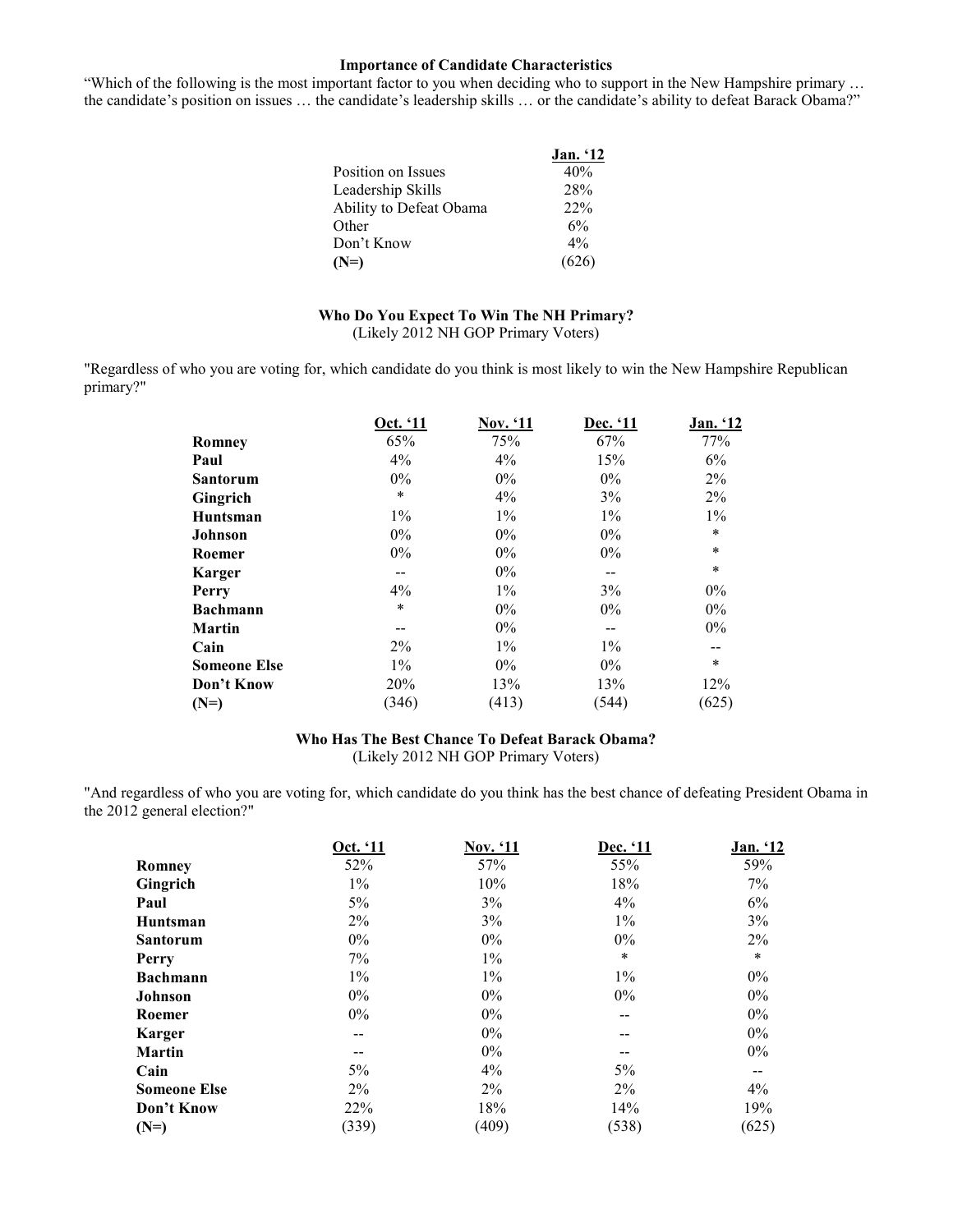#### **Decided Primary Vote (2012 Likely GOP Primary Voters)**

|                                  |              | <b>Leaning Towards Still Trying</b> |                  |                          |
|----------------------------------|--------------|-------------------------------------|------------------|--------------------------|
|                                  | Def. Decided | <b>Someone</b>                      | <b>To Decide</b> |                          |
| <b>STATEWIDE</b>                 | 37%          | 26%                                 | 37%              | $\frac{\text{(N)}}{631}$ |
|                                  |              |                                     |                  |                          |
| Registered Undeclared            | 36%          | 26%                                 | 38%              | 280                      |
| Registered Republican            | 38%          | 26%                                 | 36%              | 346                      |
| Registered Republican            | 38%          | 26%                                 | 36%              | 346                      |
| Undeclared Republican            | 37%          | 24%                                 | 39%              | 137                      |
| Undeclared Independent           | 36%          | 24%                                 | 41%              | 78                       |
| <b>Undeclared Democrat</b>       | 30%          | 36%                                 | 34%              | 59                       |
|                                  |              |                                     |                  |                          |
| Democrat                         | 28%          | 36%                                 | 36%              | 64                       |
| Independent                      | 36%          | 24%                                 | 40%              | 98                       |
| Republican                       | 38%          | 25%                                 | 37%              | 457                      |
| Extremely interested             | 50%          | 26%                                 | 25%              | 271                      |
| Very interested                  | 30%          | 28%                                 | 43%              | 258                      |
| Somewhat/Not very interested     | 20%          | 21%                                 | 59%              | 101                      |
|                                  |              |                                     |                  |                          |
| Romney supporter                 | 48%          | 26%                                 | 27%              | 280                      |
| Paul supporter                   | 39%          | 24%                                 | 37%              | 127                      |
| Gingrich supporter               | 32%          | 26%                                 | 43%              | 49                       |
| Huntsman supporter               | 31%          | 38%                                 | 31%              | 47                       |
| Santorum supporter               | 23%          | 40%                                 | 38%              | 48                       |
| Support other candidate          | 26%          | 25%                                 | 48%              | 29                       |
|                                  |              |                                     |                  |                          |
| Liberal                          | 19%          | 41%                                 | 40%              | 28                       |
| Moderate                         | 39%          | 23%                                 | 39%              | 246                      |
| Conservative                     | 37%          | 28%                                 | 35%              | 324                      |
| Support/Active in Tea Party      | 40%          | 31%                                 | 29%              | 226                      |
| Oppose Tea Party                 | 30%          | 26%                                 | 43%              | 96                       |
| Neutral                          | 36%          | 22%                                 | 42%              | 284                      |
|                                  |              |                                     |                  |                          |
| Read Union Leader                | 36%          | 24%                                 | 41%              | 212                      |
| Read Boston Globe                | 25%          | 29%                                 | 46%              | 64                       |
| Watch WMUR                       | 34%          | 28%                                 | 38%              | 426                      |
| Listen to NHPR                   | 36%          | 27%                                 | 37%              | 152                      |
|                                  |              |                                     |                  |                          |
| 18 to 34                         | 23%          | 24%                                 | 53%              | 37                       |
| 35 to 49                         | 38%          | 19%                                 | 43%              | 167                      |
| 50 to 64                         | 35%          | 32%                                 | 33%              | 228                      |
| 65 and over                      | 41%          | 25%                                 | 34%              | 170                      |
|                                  |              |                                     |                  |                          |
| Male                             | 40%          | 28%                                 | 32%              | 351                      |
| Female                           | 33%          | 23%                                 | 44%              | 280                      |
| High school or less              | 29%          | 33%                                 | 38%              | 123                      |
| Some college                     | 37%          | 23%                                 | 39%              | 117                      |
| College graduate                 | 39%          | 26%                                 | 35%              | 256                      |
| Post graduate                    | 39%          | 22%                                 | 39%              | 123                      |
|                                  |              |                                     |                  |                          |
| Protestant                       | 33%          | 28%                                 | 40%              | 241                      |
| Catholic                         | 39%          | 25%                                 | 37%              | 251                      |
| Other                            | 37%          | 24%                                 | 39%              | 112                      |
| Attend services 1 or more a week | 30%          | 33%                                 | 37%              | 197                      |
| 1 2 times a month                | 44%          | 17%                                 | 39%              | 66                       |
| Less often                       | 36%          | 25%                                 | 39%              | 181                      |
| Never                            | 40%          | 23%                                 | 37%              | 156                      |
|                                  |              |                                     |                  |                          |
| North Country                    | 40%          | 22%                                 | 38%              | 45                       |
| Central / Lakes                  | 39%          | 30%                                 | 31%              | 110                      |
| <b>Connecticut Valley</b>        | 39%          | 20%                                 | 41%              | 82                       |
| Mass Border                      | 39%          | 26%                                 | 36%              | 199                      |
| Seacoast                         | 28%          | 29%                                 | 43%              | 94                       |
| Manchester Area                  | 36%          | 24%                                 | 40%              | 102                      |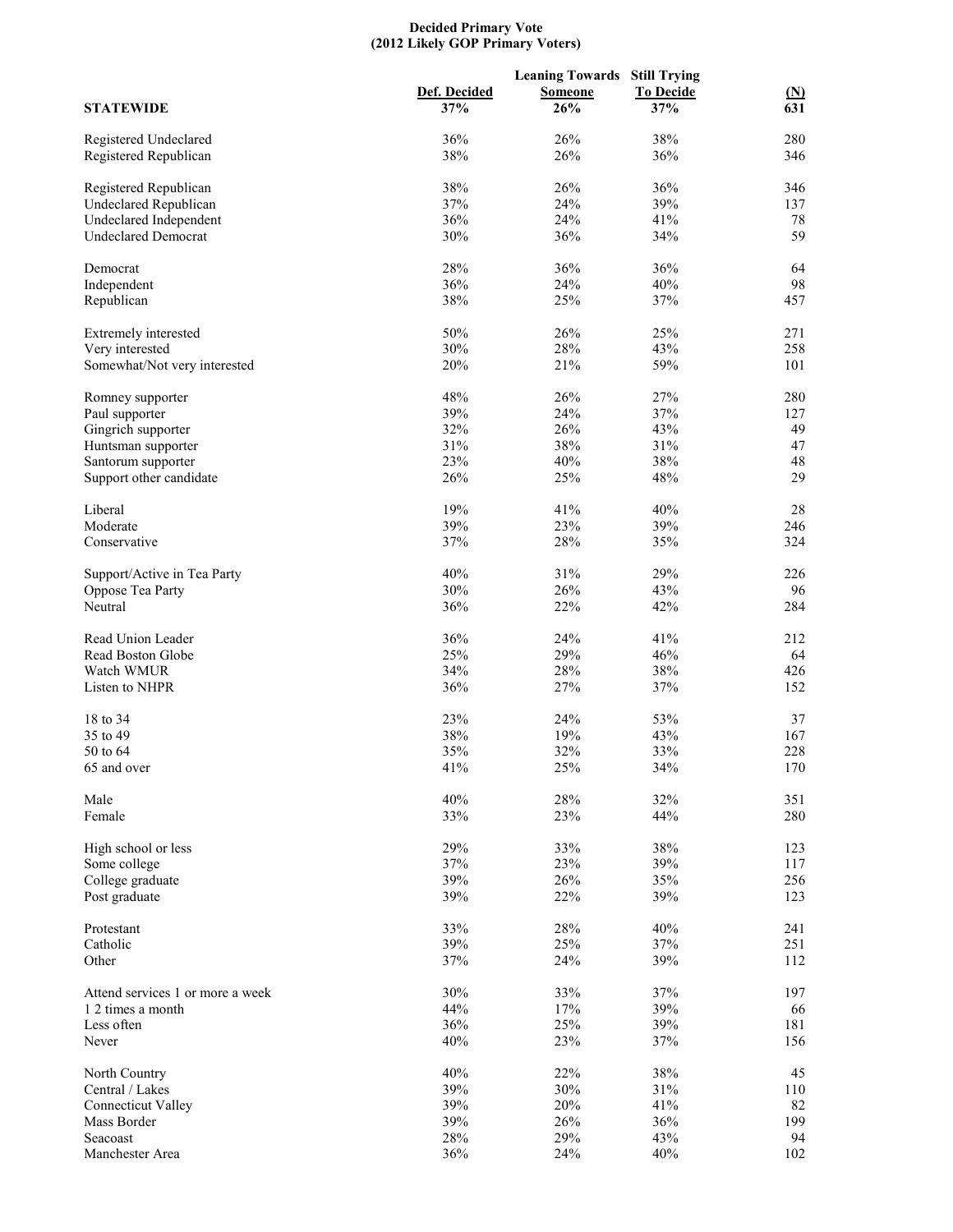# **Support for GOP Candidate**

| <b>STATEWIDE</b>                               | <b>Romney</b><br>44% | Paul<br>20% | <b>Gingrich</b><br>$8\%$ | <b>Santorum</b><br>8% | <b>Huntsman</b><br>$7\%$ | Other<br>5% | Don't Know<br>$8\%$ | $(N=)$<br>631 |
|------------------------------------------------|----------------------|-------------|--------------------------|-----------------------|--------------------------|-------------|---------------------|---------------|
| Registered Undeclared<br>Registered Republican | 39%<br>49%           | 28%<br>13%  | $5\%$<br>10%             | 6%<br>$9\%$           | 10%<br>$5\%$             | 6%<br>$3\%$ | 5%<br>10%           | 280<br>346    |
| Registered Republican                          | 49%                  | 13%         | 10%                      | $9\%$                 | 5%                       | 3%          | 10%                 | 346           |
| <b>Undeclared Republican</b>                   | 49%                  | 24%         | 7%                       | 7%                    | 2%                       | 6%          | 5%                  | 137           |
| Undeclared Independent                         | 32%                  | 37%         | 5%                       | $5\%$                 | 12%                      | 4%          | 4%                  | $78\,$        |
| <b>Undeclared Democrat</b>                     | 26%                  | 28%         | $2\%$                    | 2%                    | 26%                      | $8\%$       | $8\%$               | 59            |
|                                                |                      |             |                          |                       |                          |             |                     |               |
| Democrat                                       | 27%                  | 28%         | $3\%$                    | $2\%$                 | 26%                      | 7%          | $7\%$               | 64            |
| Independent                                    | 30%                  | 34%         | 4%                       | $8\%$                 | 10%                      | $6\%$       | $8\%$               | 98            |
| Republican                                     | 49%                  | 17%         | 10%                      | $8\%$                 | 4%                       | 4%          | $8\%$               | 457           |
| Def. decided vote                              | 58%                  | 21%         | 7%                       | $5\%$                 | 6%                       | 3%          | $0\%$               | 233           |
| Leaning toward someone                         | 44%                  | 19%         | 8%                       | 12%                   | 11%                      | 5%          | 2%                  | 163           |
| Still trying to decide                         | 31%                  | 20%         | 9%                       | $8\%$                 | 6%                       | 6%          | 20%                 | 236           |
|                                                |                      |             |                          |                       |                          |             |                     |               |
| Extremely interested                           | 44%                  | 19%         | $8\%$                    | $9\%$                 | $8\%$                    | 5%          | 7%                  | 271           |
| Very interested                                | 45%                  | 20%         | $9\%$                    | $7\%$                 | 6%                       | $5\%$       | $9\%$               | 258           |
| Somewhat/Not very interested                   | 44%                  | 25%         | $5\%$                    | 5%                    | $8\%$                    | $2\%$       | 11%                 | 101           |
| Liberal                                        | 41%                  | 19%         | 4%                       | 4%                    | 18%                      | 6%          | $8\%$               | 28            |
| Moderate                                       | 47%                  | 22%         | $5\%$                    | $3\%$                 | 12%                      | 5%          | $6\%$               | 246           |
| Conservative                                   | 43%                  | 18%         | 10%                      | 12%                   | 3%                       | 4%          | $9\%$               | 324           |
|                                                |                      |             |                          |                       |                          |             |                     |               |
| Support/Active in Tea Party                    | 41%                  | 18%         | 14%                      | 15%                   | 4%                       | 3%          | 5%                  | 226           |
| Oppose Tea Party                               | 39%                  | 14%         | $3\%$                    | $5\%$                 | 21%                      | 10%         | $8\%$               | 96            |
| Neutral                                        | 49%                  | 24%         | $4\%$                    | $2\%$                 | $6\%$                    | $4\%$       | 11%                 | 284           |
|                                                |                      |             |                          |                       |                          |             |                     |               |
| Read Union Leader                              | 46%                  | 17%         | 10%                      | 7%                    | 5%                       | 6%          | $9\%$               | 212           |
| Read Boston Globe                              | 48%                  | $11\%$      | $4\%$                    | 5%                    | 11%                      | 6%          | 16%                 | 64            |
| Watch WMUR                                     | 45%                  | 21%         | $8\%$                    | $8\%$                 | 6%                       | 4%          | $8\%$               | 426           |
| Listen to NHPR                                 | 42%                  | 19%         | $6\%$                    | 4%                    | 16%                      | $6\%$       | $7\%$               | 152           |
| 18 to 34                                       | 35%                  | 45%         | 2%                       | 4%                    | 2%                       | 5%          | $8\%$               | 37            |
| 35 to 49                                       | 48%                  | 23%         | $7\%$                    | $7\%$                 | 7%                       | 2%          | 6%                  | 167           |
| 50 to 64                                       | 46%                  | 19%         | $7\%$                    | $7\%$                 | 7%                       | 6%          | $8\%$               | 228           |
| 65 and over                                    | 40%                  | 12%         | 11%                      | $11\%$                | 10%                      | $6\%$       | 11%                 | 170           |
|                                                |                      |             |                          |                       |                          |             |                     |               |
| Male                                           | 44%                  | 22%         | $9\%$                    | 7%                    | $8\%$                    | 4%          | $6\%$               | 351           |
| Female                                         | 45%                  | $18\%$      | $6\%$                    | $8\%$                 | $7\%$                    | 5%          | 11%                 | 280           |
| High school or less                            | 44%                  | 24%         | $10\%$                   | 14%                   | $2\%$                    | $0\%$       | $6\%$               | 123           |
| Some college                                   | 39%                  | 25%         | $7\%$                    | $10\%$                | $3\%$                    | $7\%$       | 10%                 | 117           |
| College graduate                               | 42%                  | $20\%$      | $7\%$                    | $6\%$                 | 10%                      | $6\%$       | $9\%$               | 256           |
| Post graduate                                  | 51%                  | 12%         | $8\%$                    | $4\%$                 | 13%                      | $4\%$       | $8\%$               | 123           |
|                                                |                      |             |                          |                       |                          |             |                     |               |
| Protestant                                     | 41%                  | 17%         | $9\%$                    | $10\%$                | $9\%$                    | $2\%$       | 11%                 | 241           |
| Catholic                                       | $50\%$               | $17\%$      | $9\%$                    | $9\%$                 | $4\%$                    | $5\%$       | $6\%$               | 251           |
| Other                                          | 35%                  | 34%         | $2\%$                    | $1\%$                 | 13%                      | $7\%$       | $6\%$               | 112           |
| Attend services 1 or more a week               | 38%                  | 14%         | 12%                      | 16%                   | $7\%$                    | $3\%$       | $8\%$               | 197           |
| 1 2 times a month                              | $51\%$               | $17\%$      | $8\%$                    | $0\%$                 | $3\%$                    | $9\%$       | 11%                 | 66            |
| Less often                                     | 48%                  | 19%         | $6\%$                    | $4\%$                 | $8\%$                    | $5\%$       | $9\%$               | 181           |
| Never                                          | 40%                  | 32%         | 4%                       | $6\%$                 | 10%                      | 4%          | $5\%$               | 156           |
|                                                |                      |             |                          |                       |                          |             |                     |               |
| North Country                                  | 41%                  | 24%         | 16%                      | $1\%$                 | 13%                      | $5\%$       | $0\%$               | 45            |
| Central / Lakes                                | 44%                  | 22%         | $8\%$                    | $10\%$                | 10%                      | $0\%$       | $6\%$               | 110           |
| <b>Connecticut Valley</b>                      | 34%                  | 22%         | 9%                       | $5\%$                 | 11%                      | $5\%$       | 14%                 | 82            |
| Mass Border                                    | $50\%$               | $18\%$      | $8\%$                    | $5\%$                 | $6\%$                    | $5\%$       | $9\%$               | 199           |
| Seacoast                                       | 41%                  | 25%         | $4\%$                    | $11\%$                | $6\%$                    | $1\%$       | 11%                 | 94            |
| Manchester Area                                | 47%                  | 14%         | $6\%$                    | 12%                   | $3\%$                    | 12%         | $6\%$               | 102           |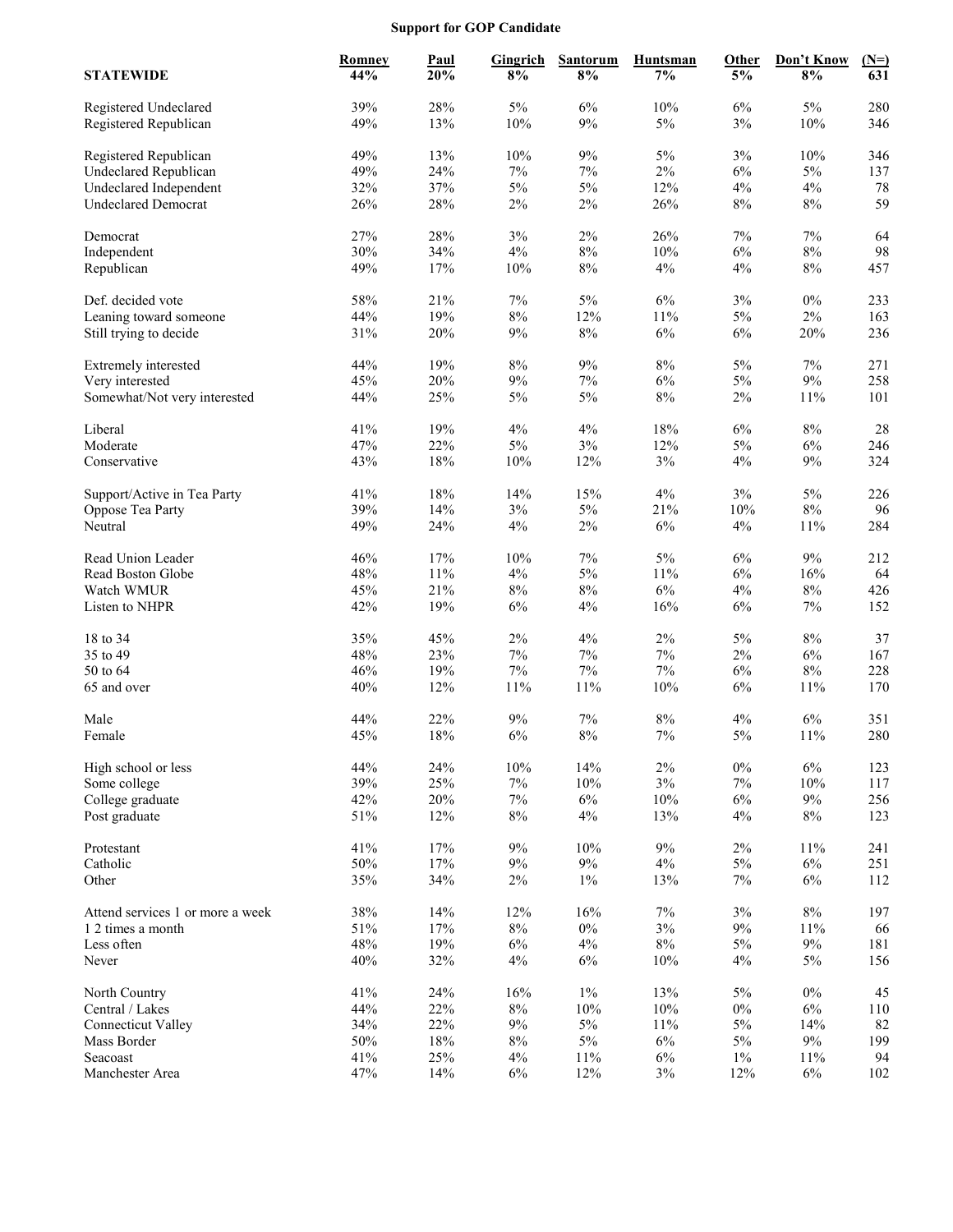# **Support for GOP Candidate – Second Choice**

|                                                |               |                 |                 |                  |                  | <b>No Second</b> |                         |               |
|------------------------------------------------|---------------|-----------------|-----------------|------------------|------------------|------------------|-------------------------|---------------|
| <b>STATEWIDE</b>                               | Romney<br>17% | Santorum<br>15% | Gingrich<br>13% | Paul<br>13%      | Other<br>15%     | 21%              | Choice Don't Know<br>6% | $(N=)$<br>579 |
| Registered Undeclared<br>Registered Republican | 16%<br>19%    | 14%<br>16%      | 13%<br>13%      | 12%<br>13%       | 12%<br>$17\%$    | 27%<br>16%       | 6%<br>$5\%$             | 265<br>309    |
| Registered Republican                          | 19%           | 16%             | 13%             | 13%              | 17%              | 16%              | $5\%$                   | 309           |
| <b>Undeclared Republican</b>                   | 15%           | 19%             | 17%             | 14%              | $8\%$            | 17%              | $11\%$                  | 130           |
| Undeclared Independent                         | 19%           | $9\%$           | $8\%$           | $9\%$            | 13%              | 37%              | $3\%$                   | 75            |
| <b>Undeclared Democrat</b>                     | 12%           | 11%             | 10%             | 11%              | $18\%$           | 36%              | 2%                      | 54            |
| Democrat                                       | 11%           | 12%             | $9\%$           | 10%              | 17%              | 38%              | $4\%$                   | 60            |
| Independent                                    | 22%           | $8\%$           | 9%              | $9\%$            | 14%              | 35%              | $3\%$                   | 90            |
| Republican                                     | 18%           | 17%             | 14%             | 14%              | 15%              | 16%              | 7%                      | 420           |
| Romney supporter                               | $1\%$         | 16%             | 19%             | 19%              | 18%              | 20%              | 7%                      | 279           |
| Paul supporter                                 | 25%<br>45%    | 13%<br>34%      | $11\%$<br>$0\%$ | $3\%$<br>6%      | 11%<br>$9\%$     | 30%<br>4%        | $6\%$<br>$2\%$          | 127<br>49     |
| Gingrich supporter<br>Huntsman supporter       | 30%           | $11\%$          | $6\%$           | $8\%$            | 10%              | 32%              | $2\%$                   | 47            |
| Santorum supporter                             | 48%           | $0\%$           | 9%              | 8%               | 21%              | 11%              | 4%                      | 48            |
| Support other candidate                        | 22%           | $18\%$          | $5\%$           | 15%              | $5\%$            | 30%              | $5\%$                   | 29            |
| Def. decided vote                              | 10%           | 17%             | 13%             | $9\%$            | 14%              | 34%              | $2\%$                   | 232           |
| Leaning toward someone                         | 19%           | $11\%$          | 15%             | 15%              | 17%              | 14%              | $9\%$                   | 160           |
| Still trying to decide                         | 25%           | 16%             | $11\%$          | 14%              | 13%              | 12%              | $8\%$                   | 187           |
| Extremely interested                           | 20%           | 17%             | 13%             | 10%              | 15%              | 20%              | $5\%$                   | 253           |
| Very interested                                | 16%           | 15%             | 15%             | 13%              | 14%              | 20%              | 7%                      | 236           |
| Somewhat/Not very interested                   | 15%           | 11%             | 10%             | 17%              | 13%              | 27%              | 6%                      | 89            |
| Liberal                                        | 6%            | 8%              | 15%             | 13%              | 23%              | 36%              | $0\%$                   | 26            |
| Moderate                                       | 15%           | $11\%$          | $11\%$          | 13%              | 17%              | 28%              | $6\%$                   | 232           |
| Conservative                                   | 21%           | 21%             | 15%             | 11%              | 13%              | 13%              | $6\%$                   | 294           |
| Support/Active in Tea Party                    | 22%           | 22%             | 18%             | $8\%$            | 14%              | 12%              | 4%                      | 214           |
| Oppose Tea Party                               | 16%           | $3\%$           | $8\%$           | 13%              | $18\%$           | 37%              | $4\%$                   | 88            |
| Neutral                                        | 15%           | 14%             | 11%             | 15%              | 15%              | 22%              | 7%                      | 253           |
| Read Union Leader                              | 15%           | 17%             | 15%             | 13%              | 15%              | 20%              | $5\%$                   | 193           |
| Read Boston Globe                              | 10%           | 10%             | $11\%$          | 18%              | 22%              | 20%              | $8\%$                   | 53            |
| Watch WMUR<br>Listen to NHPR                   | 19%<br>19%    | 15%<br>8%       | 13%<br>10%      | 12%<br>14%       | 16%<br>21%       | 21%<br>24%       | $5\%$<br>4%             | 393<br>141    |
|                                                |               |                 |                 |                  |                  |                  |                         |               |
| 18 to 34<br>35 to 49                           | 19%<br>16%    | 32%<br>12%      | $1\%$<br>13%    | 12%<br>21%       | $18\%$<br>$11\%$ | $8\%$<br>19%     | $10\%$<br>$8\%$         | 33<br>157     |
| 50 to 64                                       | 17%           | 14%             | 16%             | 12%              | 15%              | 22%              | 4%                      | 210           |
| 65 and over                                    | 20%           | 16%             | $11\%$          | $8\%$            | $18\%$           | 22%              | 6%                      | 151           |
| Male                                           | 17%           | 16%             | 17%             | 10%              | 16%              | 20%              | 4%                      | 331           |
| Female                                         | 18%           | 14%             | $8\%$           | 15%              | 13%              | 23%              | $8\%$                   | 247           |
| High school or less                            | 20%           | 15%             | 17%             | 14%              | 13%              | 14%              | $7\%$                   | 116           |
| Some college                                   | 16%           | $18\%$          | $7\%$           | 16%              | 16%              | 16%              | 12%                     | 105           |
| College graduate                               | 18%           | 15%             | 13%             | $7\%$            | 15%              | 26%              | $5\%$                   | 233           |
| Post graduate                                  | 16%           | 15%             | 15%             | 18%              | 15%              | 21%              | $0\%$                   | 113           |
| Protestant                                     | 20%           | 13%             | 12%             | 13%              | $18\%$           | 18%              | 6%                      | 214           |
| Catholic                                       | $18\%$        | 22%             | $13\%$          | 11%              | 12%              | 16%              | $8\%$                   | 235           |
| Other                                          | 14%           | $8\%$           | $11\%$          | 13%              | 16%              | 34%              | 4%                      | 105           |
| Attend services 1 or more a week               | 22%           | $16\%$          | $11\%$          | 12%              | 19%              | 13%              | $7\%$                   | 179           |
| 1 2 times a month                              | $11\%$        | 20%             | 15%             | $11\%$           | 15%              | 27%              | $1\%$                   | 59            |
| Less often                                     | 16%<br>18%    | $15\%$<br>11%   | 14%<br>$10\%$   | $11\%$<br>$17\%$ | 13%              | 22%              | $8\%$<br>$5\%$          | 164<br>149    |
| Never                                          |               |                 |                 |                  | 13%              | 26%              |                         |               |
| North Country                                  | 19%           | $11\%$          | $8\%$           | 19%              | 13%              | 27%              | $3\%$                   | 45            |
| Central / Lakes                                | 15%<br>19%    | 13%<br>20%      | 13%<br>$11\%$   | 12%<br>$7\%$     | 15%<br>12%       | 23%<br>22%       | $8\%$<br>$9\%$          | 103<br>70     |
| <b>Connecticut Valley</b><br>Mass Border       | 20%           | $20\%$          | 12%             | 11%              | $18\%$           | 14%              | $5\%$                   | 181           |
| Seacoast                                       | 22%           | 12%             | 15%             | $11\%$           | 14%              | 21%              | $5\%$                   | 83            |
| Manchester Area                                | $9\%$         | $10\%$          | 17%             | $17\%$           | $11\%$           | $31\%$           | $5\%$                   | 96            |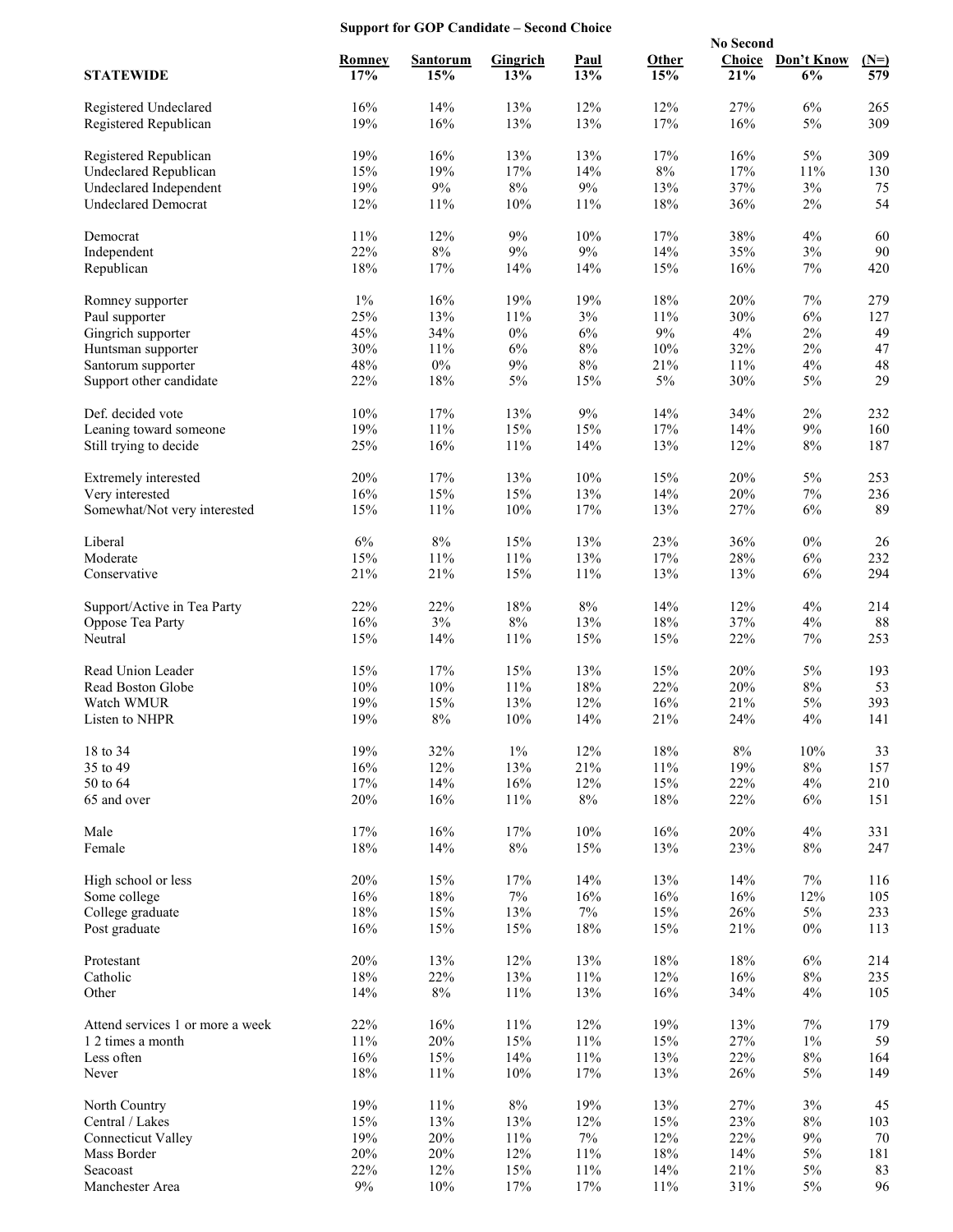# **Who Expected To Win NH Primary**

| <b>STATEWIDE</b>                               | <b>Romney</b><br>77% | <b>Paul</b><br>6% | <b>Gingrich</b><br>$2\%$ | <b>Santorum</b><br>$2\%$ | <b>Huntsman</b><br>$1\%$ | <b>Other</b><br>$1\%$ | Don't Know<br>12% | $(N=)$<br>625 |
|------------------------------------------------|----------------------|-------------------|--------------------------|--------------------------|--------------------------|-----------------------|-------------------|---------------|
|                                                | 75%                  | $8\%$             | $1\%$                    | 2%                       | $0\%$                    | $1\%$                 | 14%               | 277           |
| Registered Undeclared<br>Registered Republican | 80%                  | $5\%$             | $2\%$                    | 2%                       | $1\%$                    | $1\%$                 | $10\%$            | 343           |
| Registered Republican                          | $80\%$               | $5\%$             | $2\%$                    | $2\%$                    | $1\%$                    | $1\%$                 | $10\%$            | 343           |
| <b>Undeclared Republican</b>                   | $81\%$               | $5\%$             | $3\%$                    | $0\%$                    | $0\%$                    | $0\%$                 | $11\%$            | 137           |
| Undeclared Independent                         | $70\%$               | 10%               | $0\%$                    | $5\%$                    | $2\%$                    | $0\%$                 | 14%               | 78            |
| <b>Undeclared Democrat</b>                     | 68%                  | $9\%$             | $0\%$                    | $1\%$                    | 0%                       | $3\%$                 | $18\%$            | 58            |
| Democrat                                       | 67%                  | 9%                | $0\%$                    | $1\%$                    | $0\%$                    | 3%                    | 21%               | 63            |
| Independent                                    | 69%                  | 11%               | $0\%$                    | $5\%$                    | $2\%$                    | $1\%$                 | 11%               | 98            |
| Republican                                     | $80\%$               | $5\%$             | $3\%$                    | $1\%$                    | $1\%$                    | $0\%$                 | $10\%$            | 455           |
| Romney supporter                               | 92%                  | $0\%$             | $1\%$                    | $0\%$                    | $0\%$                    | $1\%$                 | 6%                | 275           |
| Paul supporter                                 | 58%                  | 27%               | $1\%$                    | $0\%$                    | $0\%$                    | $0\%$                 | 13%               | 127           |
| Gingrich supporter                             | 57%                  | $3\%$             | 18%                      | $2\%$                    | $0\%$                    | $0\%$                 | 20%               | 49            |
| Huntsman supporter                             | 75%                  | $0\%$             | $0\%$                    | $1\%$                    | $8\%$                    | $4\%$                 | 12%               | 47            |
| Santorum supporter<br>Support other candidate  | 83%<br>74%           | $0\%$<br>$0\%$    | $0\%$<br>$0\%$           | 13%<br>$5\%$             | $0\%$<br>$0\%$           | $0\%$<br>4%           | $3\%$<br>17%      | 48<br>29      |
| Def. decided vote                              | 79%                  | 11%               | 2%                       | $1\%$                    | $1\%$                    | 1%                    | 6%                | 228           |
| Leaning toward someone                         | $80\%$               | $4\%$             | $1\%$                    | 4%                       | $0\%$                    | $1\%$                 | $10\%$            | 163           |
| Still trying to decide                         | 74%                  | $3\%$             | $3\%$                    | $1\%$                    | $1\%$                    | $0\%$                 | $18\%$            | 235           |
| Extremely interested                           | 76%                  | $8\%$             | $2\%$                    | $2\%$                    | $1\%$                    | $1\%$                 | $9\%$             | 271           |
| Very interested                                | 78%                  | $4\%$             | $2\%$                    | $1\%$                    | $0\%$                    | $0\%$                 | 13%               | 254           |
| Somewhat/Not very interested                   | 76%                  | 7%                | 3%                       | $0\%$                    | $1\%$                    | $0\%$                 | 13%               | 101           |
| Liberal                                        | 63%                  | $4\%$             | $6\%$                    | $0\%$                    | 4%                       | $0\%$                 | 23%               | 28            |
| Moderate                                       | 83%                  | $6\%$             | $1\%$                    | $1\%$                    | $0\%$                    | $1\%$                 | 9%                | 245           |
| Conservative                                   | 77%                  | $6\%$             | $3\%$                    | $3\%$                    | $1\%$                    | $1\%$                 | $10\%$            | 324           |
| Support/Active in Tea Party                    | 76%                  | 7%                | 3%                       | 4%                       | $1\%$                    | $1\%$                 | 8%                | 226           |
| Oppose Tea Party                               | 81%                  | 4%                | $0\%$                    | $0\%$                    | $0\%$                    | $1\%$                 | 14%               | 95            |
| Neutral                                        | 77%                  | $7\%$             | $2\%$                    | $1\%$                    | $0\%$                    | $0\%$                 | 12%               | 283           |
| Read Union Leader                              | 76%                  | 6%                | 3%                       | 2%                       | $0\%$                    | $1\%$                 | 11%               | 212           |
| Read Boston Globe                              | $81\%$               | $7\%$             | $0\%$                    | $0\%$                    | $0\%$                    | $0\%$                 | 12%               | 64            |
| Watch WMUR                                     | 78%                  | $6\%$             | $1\%$                    | $1\%$                    | $1\%$                    | 1%                    | 11%               | 423           |
| Listen to NHPR                                 | 73%                  | 6%                | $2\%$                    | $1\%$                    | 2%                       | 2%                    | 14%               | 152           |
| 18 to 34                                       | 76%                  | 10%               | 4%                       | $0\%$                    | $0\%$                    | $0\%$                 | $10\%$            | $37\,$        |
| 35 to 49                                       | 74%                  | 9%                | $2\%$                    | 2%                       | $0\%$                    | $1\%$                 | 11%               | 165           |
| $50$ to $64\,$<br>65 and over                  | $81\%$<br>77%        | $5\%$<br>$4\%$    | $2\%$<br>$2\%$           | $2\%$<br>2%              | $1\%$<br>$1\%$           | $1\%$<br>$1\%$        | $9\%$<br>13%      | 226<br>170    |
|                                                |                      |                   |                          |                          |                          |                       |                   |               |
| Male<br>Female                                 | 79%<br>75%           | $6\%$<br>7%       | $3\%$<br>$1\%$           | $1\%$<br>$2\%$           | $1\%$<br>$0\%$           | $0\%$<br>$1\%$        | $10\%$<br>14%     | 348<br>277    |
| High school or less                            | 75%                  | $7\%$             | $3\%$                    | $3\%$                    | $1\%$                    | $1\%$                 | 9%                | 123           |
| Some college                                   | 74%                  | $8\%$             | $2\%$                    | $2\%$                    | $0\%$                    | $2\%$                 | 12%               | 115           |
| College graduate                               | 77%                  | $5\%$             | $2\%$                    | $2\%$                    | $1\%$                    | $0\%$                 | 13%               | 255           |
| Post graduate                                  | 83%                  | $6\%$             | $1\%$                    | $0\%$                    | $0\%$                    | $0\%$                 | $9\%$             | 123           |
| Protestant                                     | 76%                  | $8\%$             | $1\%$                    | $2\%$                    | $1\%$                    | $0\%$                 | 12%               | 241           |
| Catholic                                       | 82%                  | $3\%$             | $4\%$                    | $2\%$                    | $1\%$                    | $2\%$                 | $7\%$             | 250           |
| Other                                          | 69%                  | 11%               | $0\%$                    | $1\%$                    | $0\%$                    | $0\%$                 | 20%               | 111           |
| Attend services 1 or more a week               | 75%                  | $6\%$             | $3\%$                    | 4%                       | $1\%$                    | $1\%$                 | $9\%$             | 197           |
| 1 2 times a month                              | 75%                  | $7\%$             | $3\%$                    | $0\%$                    | $0\%$                    | $0\%$                 | 15%               | 66            |
| Less often                                     | $81\%$               | $5\%$             | $2\%$                    | $1\%$                    | $0\%$                    | $1\%$                 | $10\%$            | 181           |
| Never                                          | 75%                  | $9\%$             | $0\%$                    | $1\%$                    | $0\%$                    | $0\%$                 | 14%               | 153           |
| North Country                                  | 73%                  | 13%               | $3\%$                    | $0\%$                    | $0\%$                    | $0\%$                 | $11\%$            | 45            |
| Central / Lakes                                | 75%                  | $8\%$             | $1\%$                    | $2\%$                    | $0\%$                    | $0\%$                 | 13%               | 110           |
| <b>Connecticut Valley</b>                      | 70%                  | $8\%$             | $4\%$                    | $1\%$                    | $1\%$                    | $1\%$                 | 15%               | $80\,$        |
| Mass Border<br>Seacoast                        | $81\%$<br>83%        | $6\%$<br>$4\%$    | $1\%$<br>$2\%$           | $1\%$<br>$3\%$           | $1\%$<br>$0\%$           | $1\%$<br>$1\%$        | $9\%$<br>$8\%$    | 196<br>94     |
| Manchester Area                                | 73%                  | $2\%$             | 4%                       | $3\%$                    | $1\%$                    | $1\%$                 | 16%               | 101           |
|                                                |                      |                   |                          |                          |                          |                       |                   |               |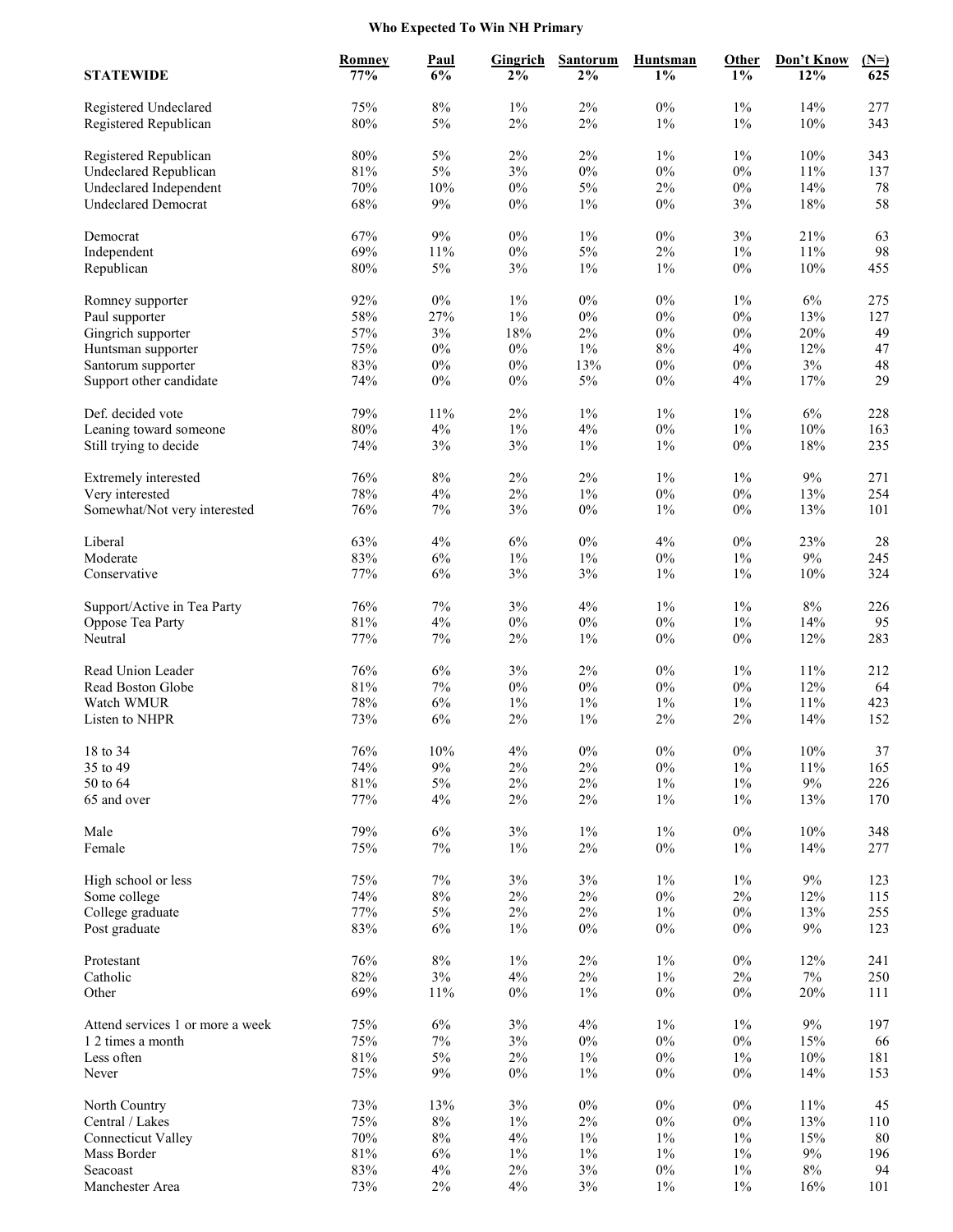### **Who Has Best Chance To Beat Obama**

| 54%<br>$8\%$<br>$5\%$<br>$1\%$<br>278<br>5%<br>6%<br>20%<br>Registered Undeclared<br>Registered Republican<br>64%<br>$8\%$<br>$1\%$<br>$2\%$<br>3%<br>$18\%$<br>341<br>4%<br>64%<br>8%<br>4%<br>$1\%$<br>2%<br>3%<br>18%<br>341<br>Registered Republican<br>61%<br>$8\%$<br>$6\%$<br>$0\%$<br>$1\%$<br>Undeclared Republican<br>4%<br>18%<br>137<br>2%<br>Undeclared Independent<br>50%<br>$3\%$<br>13%<br>9%<br>5%<br>19%<br>78<br>59<br>42%<br>$3\%$<br>$6\%$<br>$1\%$<br>$9\%$<br>29%<br><b>Undeclared Democrat</b><br>10%<br>$2\%$<br>$6\%$<br>$0\%$<br>9%<br>27%<br>44%<br>11%<br>64<br>Democrat<br>48%<br>$3\%$<br>$8\%$<br>3%<br>$18\%$<br>Independent<br>14%<br>7%<br>97<br>63%<br>$9\%$<br>$5\%$<br>$0\%$<br>$1\%$<br>3%<br>$18\%$<br>454<br>Republican<br>85%<br>$3\%$<br>$0\%$<br>$0\%$<br>$0\%$<br>5%<br>7%<br>275<br>Romney supporter<br>39%<br>$7\%$<br>3%<br>28%<br>$0\%$<br>$1\%$<br>22%<br>127<br>Paul supporter<br>$0\%$<br>$8\%$<br>24%<br>47%<br>$0\%$<br>$0\%$<br>21%<br>49<br>Gingrich supporter<br>32%<br>$5\%$<br>$1\%$<br>33%<br>$0\%$<br>$5\%$<br>25%<br>47<br>Huntsman supporter<br>56%<br>$5\%$<br>$0\%$<br>$0\%$<br>$5\%$<br>21%<br>48<br>14%<br>Santorum supporter<br>$0\%$<br>28<br>Support other candidate<br>56%<br>7%<br>$1\%$<br>$0\%$<br>$0\%$<br>36%<br>64%<br>$6\%$<br>$3\%$<br>$1\%$<br>4%<br>9%<br>Def. decided vote<br>14%<br>226<br>$5\%$<br>61%<br>$5\%$<br>$4\%$<br>$2\%$<br>$6\%$<br>17%<br>Leaning toward someone<br>162<br>53%<br>10%<br>$1\%$<br>$0\%$<br>$1\%$<br>4%<br>30%<br>236<br>Still trying to decide<br>59%<br>7%<br>6%<br>3%<br>2%<br>6%<br>17%<br>269<br>Extremely interested<br>19%<br>62%<br>$7\%$<br>$5\%$<br>$2\%$<br>$2\%$<br>$3\%$<br>255<br>Very interested<br>53%<br>$7\%$<br>$0\%$<br>$5\%$<br>23%<br>Somewhat/Not very interested<br>10%<br>2%<br>101<br>49%<br>$6\%$<br>$0\%$<br>8%<br>$0\%$<br>$11\%$<br>25%<br>28<br>Liberal<br>Moderate<br>62%<br>$7\%$<br>$7\%$<br>$4\%$<br>$2\%$<br>$3\%$<br>16%<br>243<br>$8\%$<br>$6\%$<br>$1\%$<br>$2\%$<br>$18\%$<br>323<br>Conservative<br>60%<br>4%<br>58%<br>11%<br>6%<br>$1\%$<br>2%<br>5%<br>16%<br>225<br>Support/Active in Tea Party<br>$8\%$<br>29%<br>53%<br>$3\%$<br>$0\%$<br>3%<br>5%<br>95<br>Oppose Tea Party<br>61%<br>$6\%$<br>$9\%$<br>$2\%$<br>$1\%$<br>$4\%$<br>17%<br>283<br>Neutral<br>57%<br>12%<br>$2\%$<br>$1\%$<br>$3\%$<br>19%<br>Read Union Leader<br>6%<br>210<br>62%<br>$2\%$<br>$6\%$<br>$2\%$<br>$0\%$<br>$5\%$<br>22%<br>Read Boston Globe<br>64<br>$5\%$<br>60%<br>$7\%$<br>$7\%$<br>$1\%$<br>$2\%$<br>19%<br>Watch WMUR<br>422<br>3%<br>$3\%$<br>$8\%$<br>56%<br>$0\%$<br>11%<br>19%<br>151<br>Listen to NHPR<br>55%<br>$0\%$<br>$3\%$<br>24%<br>$6\%$<br>13%<br>$0\%$<br>$37\,$<br>18 to 34<br>58%<br>10%<br>$2\%$<br>21%<br>6%<br>$1\%$<br>2%<br>165<br>35 to 49<br>50 to 64<br>65%<br>$7\%$<br>$4\%$<br>$3\%$<br>$2\%$<br>$6\%$<br>14%<br>228<br>56%<br>$8\%$<br>$5\%$<br>$5\%$<br>$1\%$<br>$5\%$<br>19%<br>168<br>65 and over<br>62%<br>$8\%$<br>$7\%$<br>$3\%$<br>$2\%$<br>$5\%$<br>13%<br>348<br>Male<br>55%<br>$6\%$<br>$5\%$<br>$3\%$<br>$1\%$<br>26%<br>Female<br>4%<br>277<br>$9\%$<br>$2\%$<br>58%<br>$8\%$<br>$1\%$<br>$3\%$<br>20%<br>High school or less<br>123<br>61%<br>$6\%$<br>$8\%$<br>$1\%$<br>$1\%$<br>$3\%$<br>20%<br>Some college<br>115<br>57%<br>$6\%$<br>$7\%$<br>$4\%$<br>$1\%$<br>7%<br>18%<br>254<br>College graduate<br>63%<br>$10\%$<br>$2\%$<br>$3\%$<br>$2\%$<br>4%<br>17%<br>123<br>Post graduate<br>57%<br>$5\%$<br>$6\%$<br>$3\%$<br>$2\%$<br>$4\%$<br>22%<br>Protestant<br>240<br>63%<br>Catholic<br>12%<br>$4\%$<br>$1\%$<br>$1\%$<br>$3\%$<br>15%<br>248<br>54%<br>$2\%$<br>11%<br>$6\%$<br>$0\%$<br>$9\%$<br>$18\%$<br>Other<br>112<br>52%<br>$10\%$<br>$3\%$<br>4%<br>4%<br>22%<br>Attend services 1 or more a week<br>5%<br>195<br>59%<br>14%<br>$6\%$<br>$1\%$<br>$0\%$<br>$2\%$<br>$18\%$<br>1 2 times a month<br>66<br>66%<br>$5\%$<br>$4\%$<br>$2\%$<br>$1\%$<br>$5\%$<br>17%<br>Less often<br>181<br>59%<br>3%<br>11%<br>4%<br>$0\%$<br>5%<br>18%<br>154<br>Never<br>49%<br>$4\%$<br>10%<br>$3\%$<br>$0\%$<br>$8\%$<br>26%<br>45<br>North Country<br>57%<br>$6\%$<br>10%<br>$3\%$<br>$2\%$<br>$5\%$<br>$17\%$<br>Central / Lakes<br>110<br>49%<br>$11\%$<br>$7\%$<br>$7\%$<br>$2\%$<br>$4\%$<br>21%<br>82<br><b>Connecticut Valley</b><br>64%<br>$5\%$<br>$1\%$<br>18%<br>Mass Border<br>6%<br>$1\%$<br>4%<br>195<br>66%<br>$4\%$<br>$2\%$<br>$2\%$<br>$2\%$<br>$5\%$<br>19%<br>Seacoast<br>94 | <b>STATEWIDE</b> | <b>Romney</b><br>59% | Gingrich<br>7% | Paul<br>6% | <b>Huntsman</b><br>3% | <b>Santorum</b><br>2% | <b>Other</b><br>5% | Don't Know<br>19% | $(N=)$<br>625 |
|-----------------------------------------------------------------------------------------------------------------------------------------------------------------------------------------------------------------------------------------------------------------------------------------------------------------------------------------------------------------------------------------------------------------------------------------------------------------------------------------------------------------------------------------------------------------------------------------------------------------------------------------------------------------------------------------------------------------------------------------------------------------------------------------------------------------------------------------------------------------------------------------------------------------------------------------------------------------------------------------------------------------------------------------------------------------------------------------------------------------------------------------------------------------------------------------------------------------------------------------------------------------------------------------------------------------------------------------------------------------------------------------------------------------------------------------------------------------------------------------------------------------------------------------------------------------------------------------------------------------------------------------------------------------------------------------------------------------------------------------------------------------------------------------------------------------------------------------------------------------------------------------------------------------------------------------------------------------------------------------------------------------------------------------------------------------------------------------------------------------------------------------------------------------------------------------------------------------------------------------------------------------------------------------------------------------------------------------------------------------------------------------------------------------------------------------------------------------------------------------------------------------------------------------------------------------------------------------------------------------------------------------------------------------------------------------------------------------------------------------------------------------------------------------------------------------------------------------------------------------------------------------------------------------------------------------------------------------------------------------------------------------------------------------------------------------------------------------------------------------------------------------------------------------------------------------------------------------------------------------------------------------------------------------------------------------------------------------------------------------------------------------------------------------------------------------------------------------------------------------------------------------------------------------------------------------------------------------------------------------------------------------------------------------------------------------------------------------------------------------------------------------------------------------------------------------------------------------------------------------------------------------------------------------------------------------------------------------------------------------------------------------------------------------------------------------------------------------------------------------------------------------------------------------------------------------------------------------------------------------------------------------------------------------------------------------------------------------------------------------------------------------------------------------------------------------------------------------------------------------------|------------------|----------------------|----------------|------------|-----------------------|-----------------------|--------------------|-------------------|---------------|
|                                                                                                                                                                                                                                                                                                                                                                                                                                                                                                                                                                                                                                                                                                                                                                                                                                                                                                                                                                                                                                                                                                                                                                                                                                                                                                                                                                                                                                                                                                                                                                                                                                                                                                                                                                                                                                                                                                                                                                                                                                                                                                                                                                                                                                                                                                                                                                                                                                                                                                                                                                                                                                                                                                                                                                                                                                                                                                                                                                                                                                                                                                                                                                                                                                                                                                                                                                                                                                                                                                                                                                                                                                                                                                                                                                                                                                                                                                                                                                                                                                                                                                                                                                                                                                                                                                                                                                                                                                                                                               |                  |                      |                |            |                       |                       |                    |                   |               |
|                                                                                                                                                                                                                                                                                                                                                                                                                                                                                                                                                                                                                                                                                                                                                                                                                                                                                                                                                                                                                                                                                                                                                                                                                                                                                                                                                                                                                                                                                                                                                                                                                                                                                                                                                                                                                                                                                                                                                                                                                                                                                                                                                                                                                                                                                                                                                                                                                                                                                                                                                                                                                                                                                                                                                                                                                                                                                                                                                                                                                                                                                                                                                                                                                                                                                                                                                                                                                                                                                                                                                                                                                                                                                                                                                                                                                                                                                                                                                                                                                                                                                                                                                                                                                                                                                                                                                                                                                                                                                               |                  |                      |                |            |                       |                       |                    |                   |               |
|                                                                                                                                                                                                                                                                                                                                                                                                                                                                                                                                                                                                                                                                                                                                                                                                                                                                                                                                                                                                                                                                                                                                                                                                                                                                                                                                                                                                                                                                                                                                                                                                                                                                                                                                                                                                                                                                                                                                                                                                                                                                                                                                                                                                                                                                                                                                                                                                                                                                                                                                                                                                                                                                                                                                                                                                                                                                                                                                                                                                                                                                                                                                                                                                                                                                                                                                                                                                                                                                                                                                                                                                                                                                                                                                                                                                                                                                                                                                                                                                                                                                                                                                                                                                                                                                                                                                                                                                                                                                                               |                  |                      |                |            |                       |                       |                    |                   |               |
|                                                                                                                                                                                                                                                                                                                                                                                                                                                                                                                                                                                                                                                                                                                                                                                                                                                                                                                                                                                                                                                                                                                                                                                                                                                                                                                                                                                                                                                                                                                                                                                                                                                                                                                                                                                                                                                                                                                                                                                                                                                                                                                                                                                                                                                                                                                                                                                                                                                                                                                                                                                                                                                                                                                                                                                                                                                                                                                                                                                                                                                                                                                                                                                                                                                                                                                                                                                                                                                                                                                                                                                                                                                                                                                                                                                                                                                                                                                                                                                                                                                                                                                                                                                                                                                                                                                                                                                                                                                                                               |                  |                      |                |            |                       |                       |                    |                   |               |
|                                                                                                                                                                                                                                                                                                                                                                                                                                                                                                                                                                                                                                                                                                                                                                                                                                                                                                                                                                                                                                                                                                                                                                                                                                                                                                                                                                                                                                                                                                                                                                                                                                                                                                                                                                                                                                                                                                                                                                                                                                                                                                                                                                                                                                                                                                                                                                                                                                                                                                                                                                                                                                                                                                                                                                                                                                                                                                                                                                                                                                                                                                                                                                                                                                                                                                                                                                                                                                                                                                                                                                                                                                                                                                                                                                                                                                                                                                                                                                                                                                                                                                                                                                                                                                                                                                                                                                                                                                                                                               |                  |                      |                |            |                       |                       |                    |                   |               |
|                                                                                                                                                                                                                                                                                                                                                                                                                                                                                                                                                                                                                                                                                                                                                                                                                                                                                                                                                                                                                                                                                                                                                                                                                                                                                                                                                                                                                                                                                                                                                                                                                                                                                                                                                                                                                                                                                                                                                                                                                                                                                                                                                                                                                                                                                                                                                                                                                                                                                                                                                                                                                                                                                                                                                                                                                                                                                                                                                                                                                                                                                                                                                                                                                                                                                                                                                                                                                                                                                                                                                                                                                                                                                                                                                                                                                                                                                                                                                                                                                                                                                                                                                                                                                                                                                                                                                                                                                                                                                               |                  |                      |                |            |                       |                       |                    |                   |               |
|                                                                                                                                                                                                                                                                                                                                                                                                                                                                                                                                                                                                                                                                                                                                                                                                                                                                                                                                                                                                                                                                                                                                                                                                                                                                                                                                                                                                                                                                                                                                                                                                                                                                                                                                                                                                                                                                                                                                                                                                                                                                                                                                                                                                                                                                                                                                                                                                                                                                                                                                                                                                                                                                                                                                                                                                                                                                                                                                                                                                                                                                                                                                                                                                                                                                                                                                                                                                                                                                                                                                                                                                                                                                                                                                                                                                                                                                                                                                                                                                                                                                                                                                                                                                                                                                                                                                                                                                                                                                                               |                  |                      |                |            |                       |                       |                    |                   |               |
|                                                                                                                                                                                                                                                                                                                                                                                                                                                                                                                                                                                                                                                                                                                                                                                                                                                                                                                                                                                                                                                                                                                                                                                                                                                                                                                                                                                                                                                                                                                                                                                                                                                                                                                                                                                                                                                                                                                                                                                                                                                                                                                                                                                                                                                                                                                                                                                                                                                                                                                                                                                                                                                                                                                                                                                                                                                                                                                                                                                                                                                                                                                                                                                                                                                                                                                                                                                                                                                                                                                                                                                                                                                                                                                                                                                                                                                                                                                                                                                                                                                                                                                                                                                                                                                                                                                                                                                                                                                                                               |                  |                      |                |            |                       |                       |                    |                   |               |
|                                                                                                                                                                                                                                                                                                                                                                                                                                                                                                                                                                                                                                                                                                                                                                                                                                                                                                                                                                                                                                                                                                                                                                                                                                                                                                                                                                                                                                                                                                                                                                                                                                                                                                                                                                                                                                                                                                                                                                                                                                                                                                                                                                                                                                                                                                                                                                                                                                                                                                                                                                                                                                                                                                                                                                                                                                                                                                                                                                                                                                                                                                                                                                                                                                                                                                                                                                                                                                                                                                                                                                                                                                                                                                                                                                                                                                                                                                                                                                                                                                                                                                                                                                                                                                                                                                                                                                                                                                                                                               |                  |                      |                |            |                       |                       |                    |                   |               |
|                                                                                                                                                                                                                                                                                                                                                                                                                                                                                                                                                                                                                                                                                                                                                                                                                                                                                                                                                                                                                                                                                                                                                                                                                                                                                                                                                                                                                                                                                                                                                                                                                                                                                                                                                                                                                                                                                                                                                                                                                                                                                                                                                                                                                                                                                                                                                                                                                                                                                                                                                                                                                                                                                                                                                                                                                                                                                                                                                                                                                                                                                                                                                                                                                                                                                                                                                                                                                                                                                                                                                                                                                                                                                                                                                                                                                                                                                                                                                                                                                                                                                                                                                                                                                                                                                                                                                                                                                                                                                               |                  |                      |                |            |                       |                       |                    |                   |               |
|                                                                                                                                                                                                                                                                                                                                                                                                                                                                                                                                                                                                                                                                                                                                                                                                                                                                                                                                                                                                                                                                                                                                                                                                                                                                                                                                                                                                                                                                                                                                                                                                                                                                                                                                                                                                                                                                                                                                                                                                                                                                                                                                                                                                                                                                                                                                                                                                                                                                                                                                                                                                                                                                                                                                                                                                                                                                                                                                                                                                                                                                                                                                                                                                                                                                                                                                                                                                                                                                                                                                                                                                                                                                                                                                                                                                                                                                                                                                                                                                                                                                                                                                                                                                                                                                                                                                                                                                                                                                                               |                  |                      |                |            |                       |                       |                    |                   |               |
|                                                                                                                                                                                                                                                                                                                                                                                                                                                                                                                                                                                                                                                                                                                                                                                                                                                                                                                                                                                                                                                                                                                                                                                                                                                                                                                                                                                                                                                                                                                                                                                                                                                                                                                                                                                                                                                                                                                                                                                                                                                                                                                                                                                                                                                                                                                                                                                                                                                                                                                                                                                                                                                                                                                                                                                                                                                                                                                                                                                                                                                                                                                                                                                                                                                                                                                                                                                                                                                                                                                                                                                                                                                                                                                                                                                                                                                                                                                                                                                                                                                                                                                                                                                                                                                                                                                                                                                                                                                                                               |                  |                      |                |            |                       |                       |                    |                   |               |
|                                                                                                                                                                                                                                                                                                                                                                                                                                                                                                                                                                                                                                                                                                                                                                                                                                                                                                                                                                                                                                                                                                                                                                                                                                                                                                                                                                                                                                                                                                                                                                                                                                                                                                                                                                                                                                                                                                                                                                                                                                                                                                                                                                                                                                                                                                                                                                                                                                                                                                                                                                                                                                                                                                                                                                                                                                                                                                                                                                                                                                                                                                                                                                                                                                                                                                                                                                                                                                                                                                                                                                                                                                                                                                                                                                                                                                                                                                                                                                                                                                                                                                                                                                                                                                                                                                                                                                                                                                                                                               |                  |                      |                |            |                       |                       |                    |                   |               |
|                                                                                                                                                                                                                                                                                                                                                                                                                                                                                                                                                                                                                                                                                                                                                                                                                                                                                                                                                                                                                                                                                                                                                                                                                                                                                                                                                                                                                                                                                                                                                                                                                                                                                                                                                                                                                                                                                                                                                                                                                                                                                                                                                                                                                                                                                                                                                                                                                                                                                                                                                                                                                                                                                                                                                                                                                                                                                                                                                                                                                                                                                                                                                                                                                                                                                                                                                                                                                                                                                                                                                                                                                                                                                                                                                                                                                                                                                                                                                                                                                                                                                                                                                                                                                                                                                                                                                                                                                                                                                               |                  |                      |                |            |                       |                       |                    |                   |               |
|                                                                                                                                                                                                                                                                                                                                                                                                                                                                                                                                                                                                                                                                                                                                                                                                                                                                                                                                                                                                                                                                                                                                                                                                                                                                                                                                                                                                                                                                                                                                                                                                                                                                                                                                                                                                                                                                                                                                                                                                                                                                                                                                                                                                                                                                                                                                                                                                                                                                                                                                                                                                                                                                                                                                                                                                                                                                                                                                                                                                                                                                                                                                                                                                                                                                                                                                                                                                                                                                                                                                                                                                                                                                                                                                                                                                                                                                                                                                                                                                                                                                                                                                                                                                                                                                                                                                                                                                                                                                                               |                  |                      |                |            |                       |                       |                    |                   |               |
|                                                                                                                                                                                                                                                                                                                                                                                                                                                                                                                                                                                                                                                                                                                                                                                                                                                                                                                                                                                                                                                                                                                                                                                                                                                                                                                                                                                                                                                                                                                                                                                                                                                                                                                                                                                                                                                                                                                                                                                                                                                                                                                                                                                                                                                                                                                                                                                                                                                                                                                                                                                                                                                                                                                                                                                                                                                                                                                                                                                                                                                                                                                                                                                                                                                                                                                                                                                                                                                                                                                                                                                                                                                                                                                                                                                                                                                                                                                                                                                                                                                                                                                                                                                                                                                                                                                                                                                                                                                                                               |                  |                      |                |            |                       |                       |                    |                   |               |
|                                                                                                                                                                                                                                                                                                                                                                                                                                                                                                                                                                                                                                                                                                                                                                                                                                                                                                                                                                                                                                                                                                                                                                                                                                                                                                                                                                                                                                                                                                                                                                                                                                                                                                                                                                                                                                                                                                                                                                                                                                                                                                                                                                                                                                                                                                                                                                                                                                                                                                                                                                                                                                                                                                                                                                                                                                                                                                                                                                                                                                                                                                                                                                                                                                                                                                                                                                                                                                                                                                                                                                                                                                                                                                                                                                                                                                                                                                                                                                                                                                                                                                                                                                                                                                                                                                                                                                                                                                                                                               |                  |                      |                |            |                       |                       |                    |                   |               |
|                                                                                                                                                                                                                                                                                                                                                                                                                                                                                                                                                                                                                                                                                                                                                                                                                                                                                                                                                                                                                                                                                                                                                                                                                                                                                                                                                                                                                                                                                                                                                                                                                                                                                                                                                                                                                                                                                                                                                                                                                                                                                                                                                                                                                                                                                                                                                                                                                                                                                                                                                                                                                                                                                                                                                                                                                                                                                                                                                                                                                                                                                                                                                                                                                                                                                                                                                                                                                                                                                                                                                                                                                                                                                                                                                                                                                                                                                                                                                                                                                                                                                                                                                                                                                                                                                                                                                                                                                                                                                               |                  |                      |                |            |                       |                       |                    |                   |               |
|                                                                                                                                                                                                                                                                                                                                                                                                                                                                                                                                                                                                                                                                                                                                                                                                                                                                                                                                                                                                                                                                                                                                                                                                                                                                                                                                                                                                                                                                                                                                                                                                                                                                                                                                                                                                                                                                                                                                                                                                                                                                                                                                                                                                                                                                                                                                                                                                                                                                                                                                                                                                                                                                                                                                                                                                                                                                                                                                                                                                                                                                                                                                                                                                                                                                                                                                                                                                                                                                                                                                                                                                                                                                                                                                                                                                                                                                                                                                                                                                                                                                                                                                                                                                                                                                                                                                                                                                                                                                                               |                  |                      |                |            |                       |                       |                    |                   |               |
|                                                                                                                                                                                                                                                                                                                                                                                                                                                                                                                                                                                                                                                                                                                                                                                                                                                                                                                                                                                                                                                                                                                                                                                                                                                                                                                                                                                                                                                                                                                                                                                                                                                                                                                                                                                                                                                                                                                                                                                                                                                                                                                                                                                                                                                                                                                                                                                                                                                                                                                                                                                                                                                                                                                                                                                                                                                                                                                                                                                                                                                                                                                                                                                                                                                                                                                                                                                                                                                                                                                                                                                                                                                                                                                                                                                                                                                                                                                                                                                                                                                                                                                                                                                                                                                                                                                                                                                                                                                                                               |                  |                      |                |            |                       |                       |                    |                   |               |
|                                                                                                                                                                                                                                                                                                                                                                                                                                                                                                                                                                                                                                                                                                                                                                                                                                                                                                                                                                                                                                                                                                                                                                                                                                                                                                                                                                                                                                                                                                                                                                                                                                                                                                                                                                                                                                                                                                                                                                                                                                                                                                                                                                                                                                                                                                                                                                                                                                                                                                                                                                                                                                                                                                                                                                                                                                                                                                                                                                                                                                                                                                                                                                                                                                                                                                                                                                                                                                                                                                                                                                                                                                                                                                                                                                                                                                                                                                                                                                                                                                                                                                                                                                                                                                                                                                                                                                                                                                                                                               |                  |                      |                |            |                       |                       |                    |                   |               |
|                                                                                                                                                                                                                                                                                                                                                                                                                                                                                                                                                                                                                                                                                                                                                                                                                                                                                                                                                                                                                                                                                                                                                                                                                                                                                                                                                                                                                                                                                                                                                                                                                                                                                                                                                                                                                                                                                                                                                                                                                                                                                                                                                                                                                                                                                                                                                                                                                                                                                                                                                                                                                                                                                                                                                                                                                                                                                                                                                                                                                                                                                                                                                                                                                                                                                                                                                                                                                                                                                                                                                                                                                                                                                                                                                                                                                                                                                                                                                                                                                                                                                                                                                                                                                                                                                                                                                                                                                                                                                               |                  |                      |                |            |                       |                       |                    |                   |               |
|                                                                                                                                                                                                                                                                                                                                                                                                                                                                                                                                                                                                                                                                                                                                                                                                                                                                                                                                                                                                                                                                                                                                                                                                                                                                                                                                                                                                                                                                                                                                                                                                                                                                                                                                                                                                                                                                                                                                                                                                                                                                                                                                                                                                                                                                                                                                                                                                                                                                                                                                                                                                                                                                                                                                                                                                                                                                                                                                                                                                                                                                                                                                                                                                                                                                                                                                                                                                                                                                                                                                                                                                                                                                                                                                                                                                                                                                                                                                                                                                                                                                                                                                                                                                                                                                                                                                                                                                                                                                                               |                  |                      |                |            |                       |                       |                    |                   |               |
|                                                                                                                                                                                                                                                                                                                                                                                                                                                                                                                                                                                                                                                                                                                                                                                                                                                                                                                                                                                                                                                                                                                                                                                                                                                                                                                                                                                                                                                                                                                                                                                                                                                                                                                                                                                                                                                                                                                                                                                                                                                                                                                                                                                                                                                                                                                                                                                                                                                                                                                                                                                                                                                                                                                                                                                                                                                                                                                                                                                                                                                                                                                                                                                                                                                                                                                                                                                                                                                                                                                                                                                                                                                                                                                                                                                                                                                                                                                                                                                                                                                                                                                                                                                                                                                                                                                                                                                                                                                                                               |                  |                      |                |            |                       |                       |                    |                   |               |
|                                                                                                                                                                                                                                                                                                                                                                                                                                                                                                                                                                                                                                                                                                                                                                                                                                                                                                                                                                                                                                                                                                                                                                                                                                                                                                                                                                                                                                                                                                                                                                                                                                                                                                                                                                                                                                                                                                                                                                                                                                                                                                                                                                                                                                                                                                                                                                                                                                                                                                                                                                                                                                                                                                                                                                                                                                                                                                                                                                                                                                                                                                                                                                                                                                                                                                                                                                                                                                                                                                                                                                                                                                                                                                                                                                                                                                                                                                                                                                                                                                                                                                                                                                                                                                                                                                                                                                                                                                                                                               |                  |                      |                |            |                       |                       |                    |                   |               |
|                                                                                                                                                                                                                                                                                                                                                                                                                                                                                                                                                                                                                                                                                                                                                                                                                                                                                                                                                                                                                                                                                                                                                                                                                                                                                                                                                                                                                                                                                                                                                                                                                                                                                                                                                                                                                                                                                                                                                                                                                                                                                                                                                                                                                                                                                                                                                                                                                                                                                                                                                                                                                                                                                                                                                                                                                                                                                                                                                                                                                                                                                                                                                                                                                                                                                                                                                                                                                                                                                                                                                                                                                                                                                                                                                                                                                                                                                                                                                                                                                                                                                                                                                                                                                                                                                                                                                                                                                                                                                               |                  |                      |                |            |                       |                       |                    |                   |               |
|                                                                                                                                                                                                                                                                                                                                                                                                                                                                                                                                                                                                                                                                                                                                                                                                                                                                                                                                                                                                                                                                                                                                                                                                                                                                                                                                                                                                                                                                                                                                                                                                                                                                                                                                                                                                                                                                                                                                                                                                                                                                                                                                                                                                                                                                                                                                                                                                                                                                                                                                                                                                                                                                                                                                                                                                                                                                                                                                                                                                                                                                                                                                                                                                                                                                                                                                                                                                                                                                                                                                                                                                                                                                                                                                                                                                                                                                                                                                                                                                                                                                                                                                                                                                                                                                                                                                                                                                                                                                                               |                  |                      |                |            |                       |                       |                    |                   |               |
|                                                                                                                                                                                                                                                                                                                                                                                                                                                                                                                                                                                                                                                                                                                                                                                                                                                                                                                                                                                                                                                                                                                                                                                                                                                                                                                                                                                                                                                                                                                                                                                                                                                                                                                                                                                                                                                                                                                                                                                                                                                                                                                                                                                                                                                                                                                                                                                                                                                                                                                                                                                                                                                                                                                                                                                                                                                                                                                                                                                                                                                                                                                                                                                                                                                                                                                                                                                                                                                                                                                                                                                                                                                                                                                                                                                                                                                                                                                                                                                                                                                                                                                                                                                                                                                                                                                                                                                                                                                                                               |                  |                      |                |            |                       |                       |                    |                   |               |
|                                                                                                                                                                                                                                                                                                                                                                                                                                                                                                                                                                                                                                                                                                                                                                                                                                                                                                                                                                                                                                                                                                                                                                                                                                                                                                                                                                                                                                                                                                                                                                                                                                                                                                                                                                                                                                                                                                                                                                                                                                                                                                                                                                                                                                                                                                                                                                                                                                                                                                                                                                                                                                                                                                                                                                                                                                                                                                                                                                                                                                                                                                                                                                                                                                                                                                                                                                                                                                                                                                                                                                                                                                                                                                                                                                                                                                                                                                                                                                                                                                                                                                                                                                                                                                                                                                                                                                                                                                                                                               |                  |                      |                |            |                       |                       |                    |                   |               |
|                                                                                                                                                                                                                                                                                                                                                                                                                                                                                                                                                                                                                                                                                                                                                                                                                                                                                                                                                                                                                                                                                                                                                                                                                                                                                                                                                                                                                                                                                                                                                                                                                                                                                                                                                                                                                                                                                                                                                                                                                                                                                                                                                                                                                                                                                                                                                                                                                                                                                                                                                                                                                                                                                                                                                                                                                                                                                                                                                                                                                                                                                                                                                                                                                                                                                                                                                                                                                                                                                                                                                                                                                                                                                                                                                                                                                                                                                                                                                                                                                                                                                                                                                                                                                                                                                                                                                                                                                                                                                               |                  |                      |                |            |                       |                       |                    |                   |               |
|                                                                                                                                                                                                                                                                                                                                                                                                                                                                                                                                                                                                                                                                                                                                                                                                                                                                                                                                                                                                                                                                                                                                                                                                                                                                                                                                                                                                                                                                                                                                                                                                                                                                                                                                                                                                                                                                                                                                                                                                                                                                                                                                                                                                                                                                                                                                                                                                                                                                                                                                                                                                                                                                                                                                                                                                                                                                                                                                                                                                                                                                                                                                                                                                                                                                                                                                                                                                                                                                                                                                                                                                                                                                                                                                                                                                                                                                                                                                                                                                                                                                                                                                                                                                                                                                                                                                                                                                                                                                                               |                  |                      |                |            |                       |                       |                    |                   |               |
|                                                                                                                                                                                                                                                                                                                                                                                                                                                                                                                                                                                                                                                                                                                                                                                                                                                                                                                                                                                                                                                                                                                                                                                                                                                                                                                                                                                                                                                                                                                                                                                                                                                                                                                                                                                                                                                                                                                                                                                                                                                                                                                                                                                                                                                                                                                                                                                                                                                                                                                                                                                                                                                                                                                                                                                                                                                                                                                                                                                                                                                                                                                                                                                                                                                                                                                                                                                                                                                                                                                                                                                                                                                                                                                                                                                                                                                                                                                                                                                                                                                                                                                                                                                                                                                                                                                                                                                                                                                                                               |                  |                      |                |            |                       |                       |                    |                   |               |
|                                                                                                                                                                                                                                                                                                                                                                                                                                                                                                                                                                                                                                                                                                                                                                                                                                                                                                                                                                                                                                                                                                                                                                                                                                                                                                                                                                                                                                                                                                                                                                                                                                                                                                                                                                                                                                                                                                                                                                                                                                                                                                                                                                                                                                                                                                                                                                                                                                                                                                                                                                                                                                                                                                                                                                                                                                                                                                                                                                                                                                                                                                                                                                                                                                                                                                                                                                                                                                                                                                                                                                                                                                                                                                                                                                                                                                                                                                                                                                                                                                                                                                                                                                                                                                                                                                                                                                                                                                                                                               |                  |                      |                |            |                       |                       |                    |                   |               |
|                                                                                                                                                                                                                                                                                                                                                                                                                                                                                                                                                                                                                                                                                                                                                                                                                                                                                                                                                                                                                                                                                                                                                                                                                                                                                                                                                                                                                                                                                                                                                                                                                                                                                                                                                                                                                                                                                                                                                                                                                                                                                                                                                                                                                                                                                                                                                                                                                                                                                                                                                                                                                                                                                                                                                                                                                                                                                                                                                                                                                                                                                                                                                                                                                                                                                                                                                                                                                                                                                                                                                                                                                                                                                                                                                                                                                                                                                                                                                                                                                                                                                                                                                                                                                                                                                                                                                                                                                                                                                               |                  |                      |                |            |                       |                       |                    |                   |               |
|                                                                                                                                                                                                                                                                                                                                                                                                                                                                                                                                                                                                                                                                                                                                                                                                                                                                                                                                                                                                                                                                                                                                                                                                                                                                                                                                                                                                                                                                                                                                                                                                                                                                                                                                                                                                                                                                                                                                                                                                                                                                                                                                                                                                                                                                                                                                                                                                                                                                                                                                                                                                                                                                                                                                                                                                                                                                                                                                                                                                                                                                                                                                                                                                                                                                                                                                                                                                                                                                                                                                                                                                                                                                                                                                                                                                                                                                                                                                                                                                                                                                                                                                                                                                                                                                                                                                                                                                                                                                                               |                  |                      |                |            |                       |                       |                    |                   |               |
|                                                                                                                                                                                                                                                                                                                                                                                                                                                                                                                                                                                                                                                                                                                                                                                                                                                                                                                                                                                                                                                                                                                                                                                                                                                                                                                                                                                                                                                                                                                                                                                                                                                                                                                                                                                                                                                                                                                                                                                                                                                                                                                                                                                                                                                                                                                                                                                                                                                                                                                                                                                                                                                                                                                                                                                                                                                                                                                                                                                                                                                                                                                                                                                                                                                                                                                                                                                                                                                                                                                                                                                                                                                                                                                                                                                                                                                                                                                                                                                                                                                                                                                                                                                                                                                                                                                                                                                                                                                                                               |                  |                      |                |            |                       |                       |                    |                   |               |
|                                                                                                                                                                                                                                                                                                                                                                                                                                                                                                                                                                                                                                                                                                                                                                                                                                                                                                                                                                                                                                                                                                                                                                                                                                                                                                                                                                                                                                                                                                                                                                                                                                                                                                                                                                                                                                                                                                                                                                                                                                                                                                                                                                                                                                                                                                                                                                                                                                                                                                                                                                                                                                                                                                                                                                                                                                                                                                                                                                                                                                                                                                                                                                                                                                                                                                                                                                                                                                                                                                                                                                                                                                                                                                                                                                                                                                                                                                                                                                                                                                                                                                                                                                                                                                                                                                                                                                                                                                                                                               |                  |                      |                |            |                       |                       |                    |                   |               |
|                                                                                                                                                                                                                                                                                                                                                                                                                                                                                                                                                                                                                                                                                                                                                                                                                                                                                                                                                                                                                                                                                                                                                                                                                                                                                                                                                                                                                                                                                                                                                                                                                                                                                                                                                                                                                                                                                                                                                                                                                                                                                                                                                                                                                                                                                                                                                                                                                                                                                                                                                                                                                                                                                                                                                                                                                                                                                                                                                                                                                                                                                                                                                                                                                                                                                                                                                                                                                                                                                                                                                                                                                                                                                                                                                                                                                                                                                                                                                                                                                                                                                                                                                                                                                                                                                                                                                                                                                                                                                               |                  |                      |                |            |                       |                       |                    |                   |               |
|                                                                                                                                                                                                                                                                                                                                                                                                                                                                                                                                                                                                                                                                                                                                                                                                                                                                                                                                                                                                                                                                                                                                                                                                                                                                                                                                                                                                                                                                                                                                                                                                                                                                                                                                                                                                                                                                                                                                                                                                                                                                                                                                                                                                                                                                                                                                                                                                                                                                                                                                                                                                                                                                                                                                                                                                                                                                                                                                                                                                                                                                                                                                                                                                                                                                                                                                                                                                                                                                                                                                                                                                                                                                                                                                                                                                                                                                                                                                                                                                                                                                                                                                                                                                                                                                                                                                                                                                                                                                                               |                  |                      |                |            |                       |                       |                    |                   |               |
|                                                                                                                                                                                                                                                                                                                                                                                                                                                                                                                                                                                                                                                                                                                                                                                                                                                                                                                                                                                                                                                                                                                                                                                                                                                                                                                                                                                                                                                                                                                                                                                                                                                                                                                                                                                                                                                                                                                                                                                                                                                                                                                                                                                                                                                                                                                                                                                                                                                                                                                                                                                                                                                                                                                                                                                                                                                                                                                                                                                                                                                                                                                                                                                                                                                                                                                                                                                                                                                                                                                                                                                                                                                                                                                                                                                                                                                                                                                                                                                                                                                                                                                                                                                                                                                                                                                                                                                                                                                                                               |                  |                      |                |            |                       |                       |                    |                   |               |
|                                                                                                                                                                                                                                                                                                                                                                                                                                                                                                                                                                                                                                                                                                                                                                                                                                                                                                                                                                                                                                                                                                                                                                                                                                                                                                                                                                                                                                                                                                                                                                                                                                                                                                                                                                                                                                                                                                                                                                                                                                                                                                                                                                                                                                                                                                                                                                                                                                                                                                                                                                                                                                                                                                                                                                                                                                                                                                                                                                                                                                                                                                                                                                                                                                                                                                                                                                                                                                                                                                                                                                                                                                                                                                                                                                                                                                                                                                                                                                                                                                                                                                                                                                                                                                                                                                                                                                                                                                                                                               |                  |                      |                |            |                       |                       |                    |                   |               |
|                                                                                                                                                                                                                                                                                                                                                                                                                                                                                                                                                                                                                                                                                                                                                                                                                                                                                                                                                                                                                                                                                                                                                                                                                                                                                                                                                                                                                                                                                                                                                                                                                                                                                                                                                                                                                                                                                                                                                                                                                                                                                                                                                                                                                                                                                                                                                                                                                                                                                                                                                                                                                                                                                                                                                                                                                                                                                                                                                                                                                                                                                                                                                                                                                                                                                                                                                                                                                                                                                                                                                                                                                                                                                                                                                                                                                                                                                                                                                                                                                                                                                                                                                                                                                                                                                                                                                                                                                                                                                               |                  |                      |                |            |                       |                       |                    |                   |               |
|                                                                                                                                                                                                                                                                                                                                                                                                                                                                                                                                                                                                                                                                                                                                                                                                                                                                                                                                                                                                                                                                                                                                                                                                                                                                                                                                                                                                                                                                                                                                                                                                                                                                                                                                                                                                                                                                                                                                                                                                                                                                                                                                                                                                                                                                                                                                                                                                                                                                                                                                                                                                                                                                                                                                                                                                                                                                                                                                                                                                                                                                                                                                                                                                                                                                                                                                                                                                                                                                                                                                                                                                                                                                                                                                                                                                                                                                                                                                                                                                                                                                                                                                                                                                                                                                                                                                                                                                                                                                                               |                  |                      |                |            |                       |                       |                    |                   |               |
|                                                                                                                                                                                                                                                                                                                                                                                                                                                                                                                                                                                                                                                                                                                                                                                                                                                                                                                                                                                                                                                                                                                                                                                                                                                                                                                                                                                                                                                                                                                                                                                                                                                                                                                                                                                                                                                                                                                                                                                                                                                                                                                                                                                                                                                                                                                                                                                                                                                                                                                                                                                                                                                                                                                                                                                                                                                                                                                                                                                                                                                                                                                                                                                                                                                                                                                                                                                                                                                                                                                                                                                                                                                                                                                                                                                                                                                                                                                                                                                                                                                                                                                                                                                                                                                                                                                                                                                                                                                                                               |                  |                      |                |            |                       |                       |                    |                   |               |
|                                                                                                                                                                                                                                                                                                                                                                                                                                                                                                                                                                                                                                                                                                                                                                                                                                                                                                                                                                                                                                                                                                                                                                                                                                                                                                                                                                                                                                                                                                                                                                                                                                                                                                                                                                                                                                                                                                                                                                                                                                                                                                                                                                                                                                                                                                                                                                                                                                                                                                                                                                                                                                                                                                                                                                                                                                                                                                                                                                                                                                                                                                                                                                                                                                                                                                                                                                                                                                                                                                                                                                                                                                                                                                                                                                                                                                                                                                                                                                                                                                                                                                                                                                                                                                                                                                                                                                                                                                                                                               |                  |                      |                |            |                       |                       |                    |                   |               |
|                                                                                                                                                                                                                                                                                                                                                                                                                                                                                                                                                                                                                                                                                                                                                                                                                                                                                                                                                                                                                                                                                                                                                                                                                                                                                                                                                                                                                                                                                                                                                                                                                                                                                                                                                                                                                                                                                                                                                                                                                                                                                                                                                                                                                                                                                                                                                                                                                                                                                                                                                                                                                                                                                                                                                                                                                                                                                                                                                                                                                                                                                                                                                                                                                                                                                                                                                                                                                                                                                                                                                                                                                                                                                                                                                                                                                                                                                                                                                                                                                                                                                                                                                                                                                                                                                                                                                                                                                                                                                               |                  |                      |                |            |                       |                       |                    |                   |               |
|                                                                                                                                                                                                                                                                                                                                                                                                                                                                                                                                                                                                                                                                                                                                                                                                                                                                                                                                                                                                                                                                                                                                                                                                                                                                                                                                                                                                                                                                                                                                                                                                                                                                                                                                                                                                                                                                                                                                                                                                                                                                                                                                                                                                                                                                                                                                                                                                                                                                                                                                                                                                                                                                                                                                                                                                                                                                                                                                                                                                                                                                                                                                                                                                                                                                                                                                                                                                                                                                                                                                                                                                                                                                                                                                                                                                                                                                                                                                                                                                                                                                                                                                                                                                                                                                                                                                                                                                                                                                                               |                  |                      |                |            |                       |                       |                    |                   |               |
|                                                                                                                                                                                                                                                                                                                                                                                                                                                                                                                                                                                                                                                                                                                                                                                                                                                                                                                                                                                                                                                                                                                                                                                                                                                                                                                                                                                                                                                                                                                                                                                                                                                                                                                                                                                                                                                                                                                                                                                                                                                                                                                                                                                                                                                                                                                                                                                                                                                                                                                                                                                                                                                                                                                                                                                                                                                                                                                                                                                                                                                                                                                                                                                                                                                                                                                                                                                                                                                                                                                                                                                                                                                                                                                                                                                                                                                                                                                                                                                                                                                                                                                                                                                                                                                                                                                                                                                                                                                                                               |                  |                      |                |            |                       |                       |                    |                   |               |
|                                                                                                                                                                                                                                                                                                                                                                                                                                                                                                                                                                                                                                                                                                                                                                                                                                                                                                                                                                                                                                                                                                                                                                                                                                                                                                                                                                                                                                                                                                                                                                                                                                                                                                                                                                                                                                                                                                                                                                                                                                                                                                                                                                                                                                                                                                                                                                                                                                                                                                                                                                                                                                                                                                                                                                                                                                                                                                                                                                                                                                                                                                                                                                                                                                                                                                                                                                                                                                                                                                                                                                                                                                                                                                                                                                                                                                                                                                                                                                                                                                                                                                                                                                                                                                                                                                                                                                                                                                                                                               |                  |                      |                |            |                       |                       |                    |                   |               |
|                                                                                                                                                                                                                                                                                                                                                                                                                                                                                                                                                                                                                                                                                                                                                                                                                                                                                                                                                                                                                                                                                                                                                                                                                                                                                                                                                                                                                                                                                                                                                                                                                                                                                                                                                                                                                                                                                                                                                                                                                                                                                                                                                                                                                                                                                                                                                                                                                                                                                                                                                                                                                                                                                                                                                                                                                                                                                                                                                                                                                                                                                                                                                                                                                                                                                                                                                                                                                                                                                                                                                                                                                                                                                                                                                                                                                                                                                                                                                                                                                                                                                                                                                                                                                                                                                                                                                                                                                                                                                               |                  |                      |                |            |                       |                       |                    |                   |               |
|                                                                                                                                                                                                                                                                                                                                                                                                                                                                                                                                                                                                                                                                                                                                                                                                                                                                                                                                                                                                                                                                                                                                                                                                                                                                                                                                                                                                                                                                                                                                                                                                                                                                                                                                                                                                                                                                                                                                                                                                                                                                                                                                                                                                                                                                                                                                                                                                                                                                                                                                                                                                                                                                                                                                                                                                                                                                                                                                                                                                                                                                                                                                                                                                                                                                                                                                                                                                                                                                                                                                                                                                                                                                                                                                                                                                                                                                                                                                                                                                                                                                                                                                                                                                                                                                                                                                                                                                                                                                                               |                  |                      |                |            |                       |                       |                    |                   |               |
|                                                                                                                                                                                                                                                                                                                                                                                                                                                                                                                                                                                                                                                                                                                                                                                                                                                                                                                                                                                                                                                                                                                                                                                                                                                                                                                                                                                                                                                                                                                                                                                                                                                                                                                                                                                                                                                                                                                                                                                                                                                                                                                                                                                                                                                                                                                                                                                                                                                                                                                                                                                                                                                                                                                                                                                                                                                                                                                                                                                                                                                                                                                                                                                                                                                                                                                                                                                                                                                                                                                                                                                                                                                                                                                                                                                                                                                                                                                                                                                                                                                                                                                                                                                                                                                                                                                                                                                                                                                                                               | Manchester Area  | 58%                  | 13%            | 4%         | 2%                    | $3\%$                 | 3%                 | 18%               | 99            |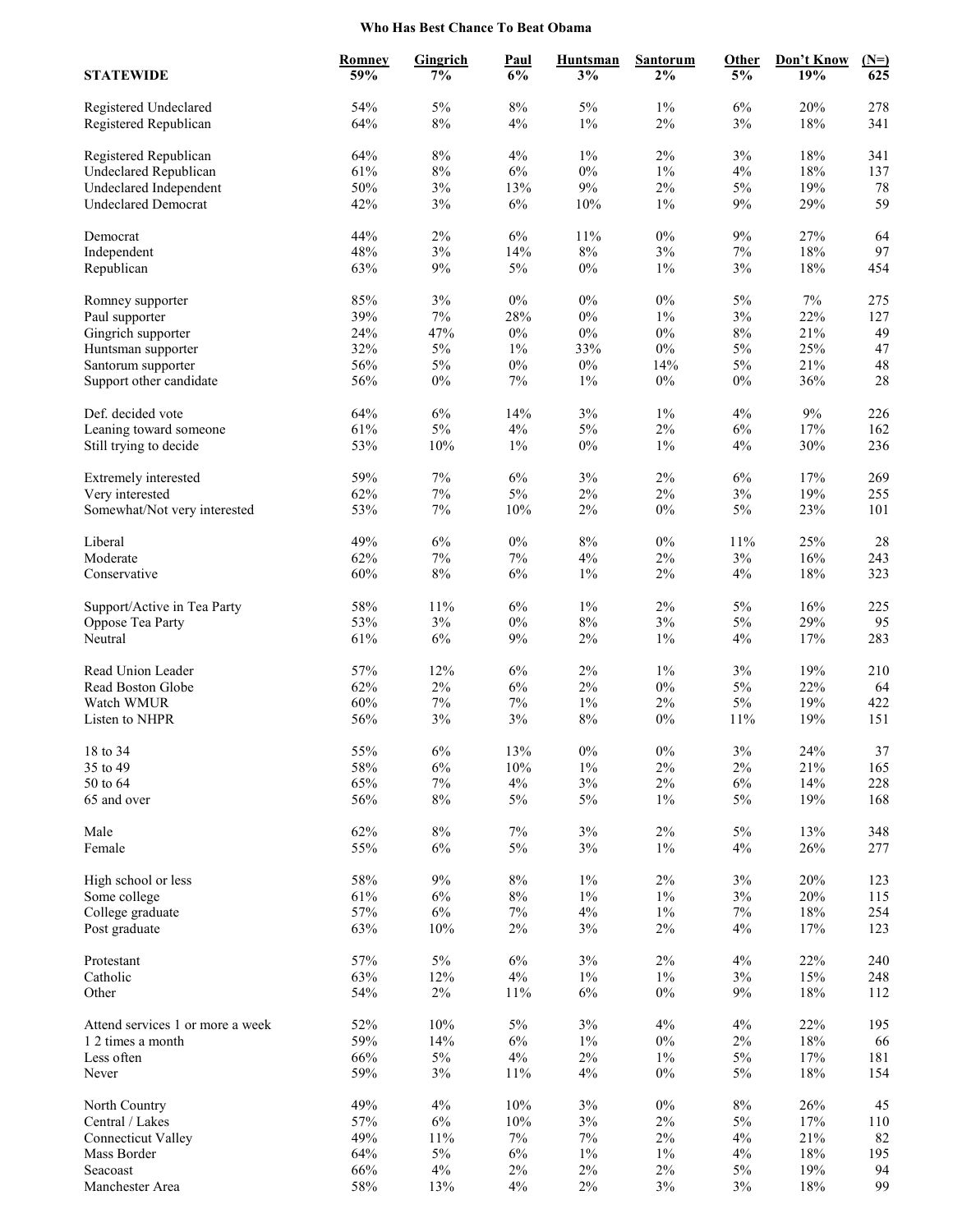## **Importance of Candidate Characteristics**

| <b>STATEWIDE</b>                                       | <b>Position on</b><br><b>Issues</b><br>40% | Leadership<br><b>Skills</b><br>28% | Able to<br><b>Defeat Obama</b><br>22% | Other<br>6%    | Don't Know<br>4% | $(N=)$<br>626 |
|--------------------------------------------------------|--------------------------------------------|------------------------------------|---------------------------------------|----------------|------------------|---------------|
| Registered Undeclared<br>Registered Republican         | 47%<br>34%                                 | 26%<br>30%                         | 16%<br>26%                            | $8\%$<br>5%    | 2%<br>5%         | 277<br>343    |
|                                                        |                                            |                                    |                                       |                |                  |               |
| Registered Republican                                  | 34%                                        | 30%                                | 26%                                   | 5%             | 5%               | 343           |
| <b>Undeclared Republican</b><br>Undeclared Independent | 39%<br>56%                                 | 24%<br>27%                         | 25%<br>9%                             | 9%<br>7%       | 3%<br>$1\%$      | 137<br>77     |
| <b>Undeclared Democrat</b>                             | 55%                                        | 30%                                | 6%                                    | 7%             | 3%               | 59            |
|                                                        |                                            |                                    |                                       |                |                  |               |
| Democrat                                               | 54%                                        | 32%                                | 6%                                    | 6%             | 2%               | 64            |
| Independent                                            | 54%                                        | 28%                                | 8%                                    | $8\%$          | 2%               | 97            |
| Republican                                             | 36%                                        | 28%                                | 27%                                   | 6%             | 4%               | 457           |
| Romney supporter                                       | 26%                                        | 31%                                | 34%                                   | 6%             | 2%               | 274           |
| Paul supporter                                         | 70%                                        | 17%                                | $8\%$                                 | 4%             | $1\%$            | 127           |
| Gingrich supporter                                     | 25%                                        | 37%                                | 24%                                   | 12%            | $2\%$            | 49            |
| Huntsman supporter                                     | 48%                                        | 42%                                | 5%                                    | 3%             | 2%               | 47            |
| Santorum supporter                                     | 40%                                        | 17%                                | 23%                                   | $8\%$          | 12%              | 48            |
| Support other candidate                                | 51%                                        | 32%                                | $3\%$                                 | 10%            | 5%               | 29            |
| Def. decided vote                                      | 36%                                        | 28%                                | 27%                                   | 7%             | 2%               | 227           |
| Leaning toward someone                                 | 43%                                        | 28%                                | 24%                                   | 4%             | $1\%$            | 163           |
| Still trying to decide                                 | 43%                                        | 29%                                | 16%                                   | 6%             | 6%               | 236           |
| Extremely interested                                   | 34%                                        | 23%                                | 30%                                   | 10%            | 3%               | 269           |
| Very interested                                        | 42%                                        | 33%                                | 17%                                   | 3%             | 4%               | 257           |
| Somewhat/Not very interested                           | 52%                                        | 29%                                | 12%                                   | $3\%$          | 3%               | 100           |
|                                                        |                                            |                                    |                                       |                |                  |               |
| Liberal                                                | 56%                                        | 21%                                | 11%                                   | 10%            | 2%               | $28\,$        |
| Moderate                                               | 45%                                        | 33%                                | 15%                                   | 5%             | $2\%$            | 245           |
| Conservative                                           | 35%                                        | 26%                                | 29%                                   | 7%             | 4%               | 324           |
| Support/Active in Tea Party                            | 37%                                        | 22%                                | 30%                                   | 7%             | 4%               | 226           |
| Oppose Tea Party                                       | 53%                                        | 32%                                | 7%                                    | 4%             | 4%               | 96            |
| Neutral                                                | 38%                                        | 33%                                | 21%                                   | 6%             | 2%               | 283           |
| Read Union Leader                                      | 37%                                        | 27%                                | 29%                                   | 3%             | 4%               | 212           |
| Read Boston Globe                                      | 53%                                        | 22%                                | 15%                                   | 7%             | 2%               | 64            |
| Watch WMUR                                             | 40%                                        | 30%                                | 22%                                   | $5\%$          | 3%               | 425           |
| Listen to NHPR                                         | 41%                                        | 33%                                | 14%                                   | $5\%$          | 7%               | 152           |
| 18 to 34                                               | 61%                                        | 19%                                | 12%                                   | $8\%$          | $0\%$            | 37            |
| 35 to 49                                               | 49%                                        | 26%                                | 17%                                   | $6\%$          | $3\%$            | 167           |
| 50 to 64                                               | 41%                                        | 28%                                | 23%                                   | 6%             | 2%               | 228           |
| 65 and over                                            | 27%                                        | 34%                                | 27%                                   | $7\%$          | 5%               | 169           |
| Male                                                   | 43%                                        | 26%                                | 22%                                   | 6%             | $3\%$            | 346           |
| Female                                                 | 36%                                        | 31%                                | 22%                                   | 6%             | 4%               | 280           |
|                                                        |                                            |                                    |                                       |                |                  |               |
| High school or less                                    | 32%                                        | 28%                                | 29%                                   | $7\%$          | 5%               | 122           |
| Some college<br>College graduate                       | 40%<br>48%                                 | 31%<br>25%                         | 19%<br>21%                            | $8\%$<br>$4\%$ | $2\%$<br>$2\%$   | 117<br>256    |
| Post graduate                                          | 34%                                        | 34%                                | 20%                                   | $5\%$          | 6%               | 123           |
|                                                        |                                            |                                    |                                       |                |                  |               |
| Protestant                                             | 36%                                        | 32%                                | 22%                                   | 7%             | 4%               | 240           |
| Catholic                                               | 40%                                        | 26%                                | 25%                                   | $6\%$          | $3\%$            | 251           |
| Other                                                  | 49%                                        | 26%                                | 16%                                   | 6%             | $3\%$            | 112           |
| Attend services 1 or more a week                       | 42%                                        | 29%                                | 22%                                   | $5\%$          | $3\%$            | 197           |
| 1 2 times a month                                      | 37%                                        | 34%                                | 21%                                   | $4\%$          | $4\%$            | 66            |
| Less often                                             | 38%                                        | 29%                                | 21%                                   | $8\%$          | 3%               | 181           |
| Never                                                  | 43%                                        | 26%                                | 21%                                   | 6%             | 3%               | 155           |
| North Country                                          | 41%                                        | 23%                                | $18\%$                                | 13%            | 4%               | 43            |
| Central / Lakes                                        | 39%                                        | 22%                                | 33%                                   | $5\%$          | $1\%$            | 110           |
| <b>Connecticut Valley</b>                              | 41%                                        | 36%                                | 13%                                   | $7\%$          | $2\%$            | 82            |
| Mass Border                                            | 39%                                        | 32%                                | 21%                                   | $6\%$          | $2\%$            | 197           |
| Seacoast                                               | 42%                                        | 24%                                | 20%                                   | $8\%$          | $5\%$            | 94            |
| Manchester Area                                        | 41%                                        | 27%                                | 23%                                   | $0\%$          | $9\%$            | 101           |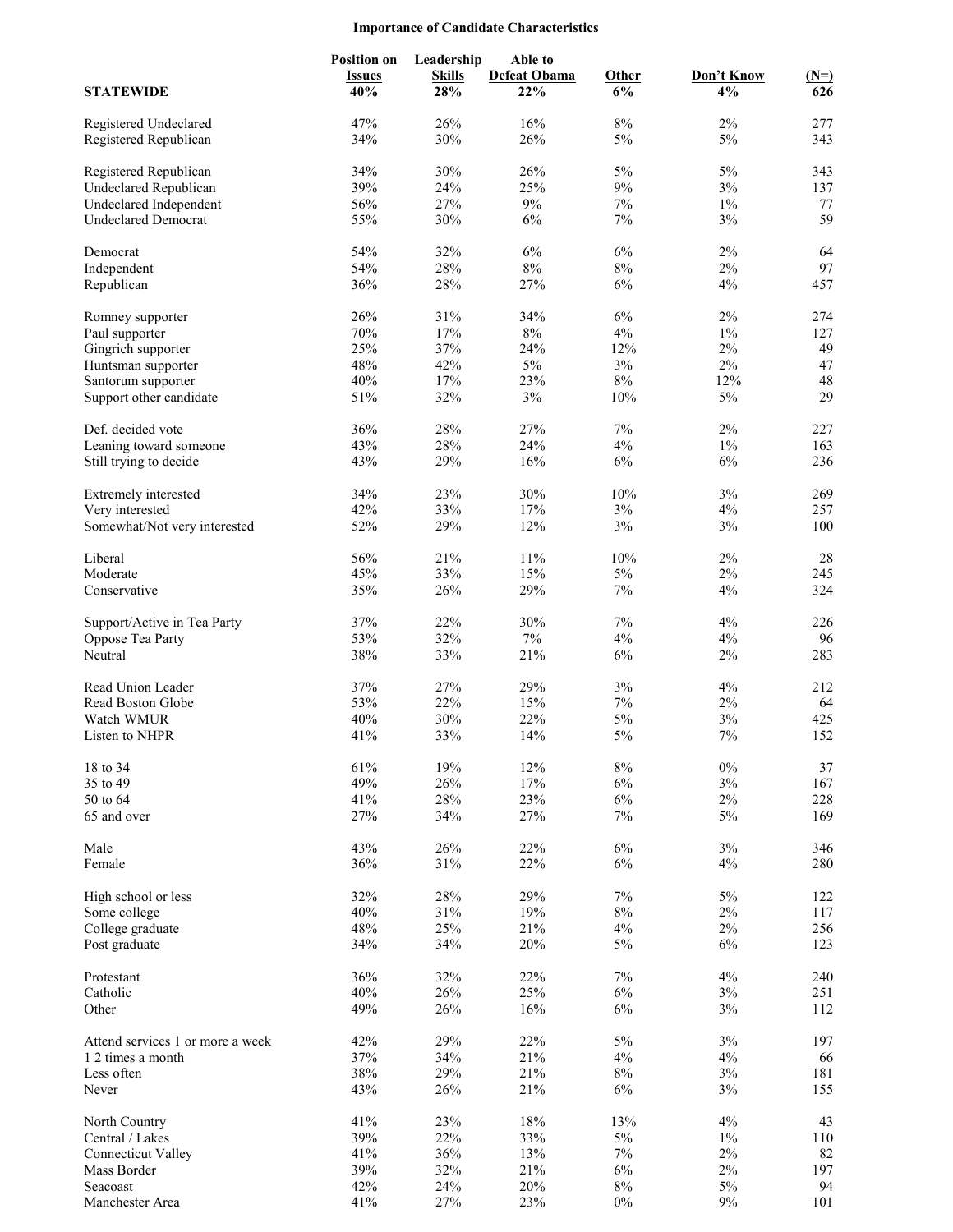# **Party Registration & Party Self-Identification**

|                                               | Registered<br>Republican | Undeclared<br>Republican | Undeclared<br>Independent | Undeclared<br>Democrat |                          |
|-----------------------------------------------|--------------------------|--------------------------|---------------------------|------------------------|--------------------------|
| <b>STATEWIDE</b>                              | 56%                      | 22%                      | 13%                       | 10%                    | $\frac{\text{(N)}}{620}$ |
| Registered Undeclared                         | $0\%$                    | 50%                      | 29%                       | 22%                    | 274                      |
| Registered Republican                         | 100%                     | $0\%$                    | $0\%$                     | $0\%$                  | 346                      |
| Democrat                                      | $8\%$                    | $0\%$                    | $0\%$                     | 92%                    | 64                       |
| Independent                                   | 18%                      | $0\%$                    | 82%                       | $0\%$                  | 95                       |
| Republican                                    | 70%                      | 30%                      | $0\%$                     | $0\%$                  | 451                      |
| Romney supporter                              | 61%                      | 24%                      | 9%                        | 5%                     | 278                      |
| Paul supporter                                | 36%                      | 27%                      | 24%                       | 14%                    | 122                      |
| Gingrich supporter                            | 71%                      | 19%                      | 8%                        | 2%                     | 49                       |
| Huntsman supporter                            | 39%<br>68%               | $7\%$<br>20%             | 21%<br>9%                 | 33%<br>$3\%$           | 47<br>47                 |
| Santorum supporter<br>Support other candidate | 41%                      | 30%                      | 12%                       | 17%                    | 27                       |
|                                               |                          |                          |                           |                        |                          |
| Def. decided vote                             | 58%                      | 22%                      | 12%                       | $8\%$                  | 227                      |
| Leaning toward someone                        | 55%<br>55%               | 20%<br>23%               | 11%<br>14%                | 13%<br>9%              | 162<br>230               |
| Still trying to decide                        |                          |                          |                           |                        |                          |
| Extremely interested                          | 60%                      | 21%                      | 12%                       | 7%                     | 269                      |
| Very interested                               | 56%                      | 20%                      | 13%                       | $11\%$                 | 254                      |
| Somewhat/Not very interested                  | 42%                      | 30%                      | 14%                       | 13%                    | 96                       |
| Liberal                                       | 16%                      | 17%                      | 10%                       | 57%                    | $28\,$                   |
| Moderate                                      | 46%                      | 20%                      | 21%                       | 13%                    | 244                      |
| Conservative                                  | 66%                      | 24%                      | $7\%$                     | $3\%$                  | 318                      |
| Support/Active in Tea Party                   | 67%                      | 26%                      | 6%                        | $1\%$                  | 225                      |
| Oppose Tea Party                              | 27%                      | 9%                       | 22%                       | 42%                    | 96                       |
| Neutral                                       | 57%                      | 23%                      | 15%                       | 6%                     | 276                      |
| Read Union Leader                             | 63%                      | 19%                      | 10%                       | 7%                     | 206                      |
| Read Boston Globe                             | 43%                      | 17%                      | 21%                       | 18%                    | 63                       |
| Watch WMUR                                    | 57%                      | 21%                      | 13%                       | $9\%$                  | 419                      |
| Listen to NHPR                                | 44%                      | 19%                      | 16%                       | 21%                    | 146                      |
| 18 to 34                                      | 46%                      | 28%                      | $9\%$                     | 18%                    | 35                       |
| 35 to 49                                      | 55%                      | 29%                      | 12%                       | 4%                     | 165                      |
| 50 to 64                                      | 52%                      | 23%                      | 12%                       | 14%                    | 224                      |
| 65 and over                                   | 61%                      | 17%                      | 15%                       | $7\%$                  | 167                      |
| Male                                          | 57%                      | 22%                      | 13%                       | $9\%$                  | 343                      |
| Female                                        | 54%                      | 23%                      | 13%                       | 11%                    | 277                      |
| High school or less                           | 61%                      | 25%                      | 12%                       | $2\%$                  | 119                      |
| Some college                                  | 44%                      | 29%                      | 17%                       | 10%                    | 116                      |
| College graduate                              | 57%                      | 20%                      | 13%                       | 10%                    | 252                      |
| Post graduate                                 | 58%                      | 17%                      | $9\%$                     | 16%                    | 122                      |
| Protestant                                    | 66%                      | 18%                      | $10\%$                    | $6\%$                  | 238                      |
| Catholic                                      | 52%                      | 29%                      | 12%                       | $7\%$                  | 248                      |
| Other                                         | 37%                      | 19%                      | 21%                       | 24%                    | 108                      |
| Attend services 1 or more a week              | 68%                      | 15%                      | 10%                       | $7\%$                  | 192                      |
| 1 2 times a month                             | 53%                      | 31%                      | 14%                       | $3\%$                  | 66                       |
| Less often                                    | 57%                      | 24%                      | $8\%$                     | $11\%$                 | 176                      |
| Never                                         | 40%                      | 26%                      | 21%                       | 14%                    | 156                      |
| North Country                                 | 51%                      | 13%                      | 23%                       | 13%                    | 44                       |
| Central / Lakes                               | 60%                      | 21%                      | $9\%$                     | 10%                    | 109                      |
| <b>Connecticut Valley</b>                     | 48%                      | 26%                      | 12%                       | 14%                    | $80\,$                   |
| Mass Border<br>Seacoast                       | 54%<br>52%               | 26%<br>22%               | $11\%$<br>20%             | 10%<br>$7\%$           | 197<br>94                |
| Manchester Area                               | 69%                      | 16%                      | $9\%$                     | 6%                     | 97                       |
|                                               |                          |                          |                           |                        |                          |